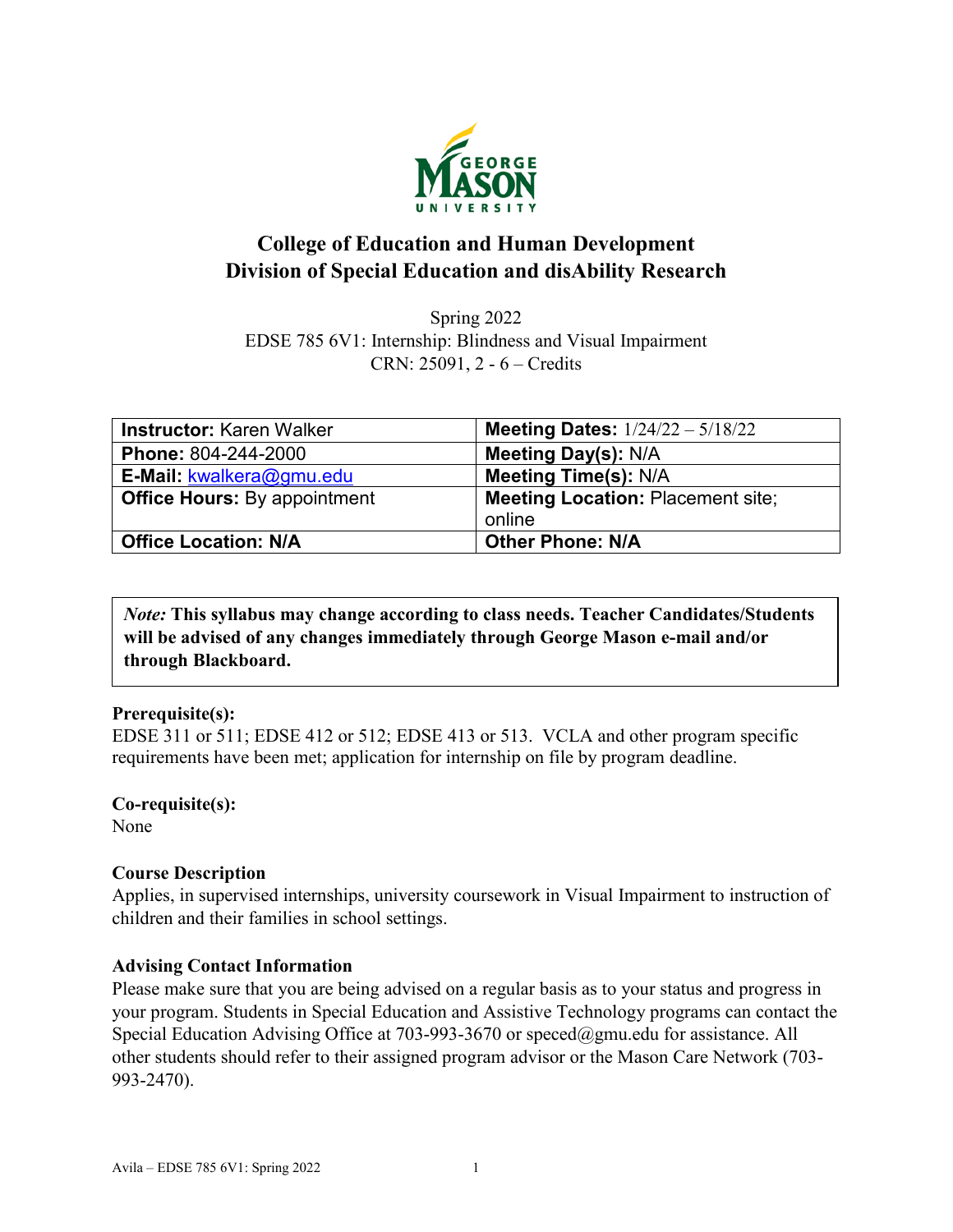### **Advising Tip**

Are you planning to waive one of the two internship requirements for your teacher licensure program? The waiver is not automatic. Be sure to send the waiver documentation (http://cehd.gmu.edu/assets/docs/forms/InternshipWaiv\_forms.pdf) to your advisor.

### **Course Delivery Method**

Learning activities include the following:

- 1. Class lecture and discussion
- 2. Application activities
- 3. Small group activities and assignments
- 4. Video and other media supports
- 5. Research and presentation activities
- 6. Electronic supplements and activities via Blackboard

### **Learner Outcomes**

Upon completion of the course, teacher candidates/students will be able to:

- 1. Demonstrate understanding of development and the ability to plan and execute curriculum appropriate to the chronological ages, developmental and functional levels of the students being taught.
- 2. Demonstrate the integration of the theoretical methodology with the practical applications in the field.
- 3. Demonstrate positive and appropriate interactions with students, families and other professionals. This includes the ability to manage the classroom/resource room, co-teach in a general education setting, develop and enforce classroom expectations, develop strategies to anticipate behaviors and deal with them, and work through transitions during the day. This also includes demonstration of confidentiality when communicating about students with disabilities.
- 4. Develop and implement developmentally and functionally appropriate intervention activities within a variety of settings, including those that enhance and support integration and/or inclusion as well as those activities that are therapeutically based. This includes demonstration of a positive learning environment geared to the individual as well as the group. This may also be demonstrated in the general classroom environment as well as special education settings.
- 5. Demonstrate the ability to work collaboratively as part of a team including but not limited to general and special educators and therapists, parents and other related/support staff.
- 6. Demonstrate the ability to be lead teacher by overseeing the entire classroom while also meeting the individual needs of students, directing/teaming with assistants, and monitoring the ongoing activities and tone of the class. If working with students on an individual basis, demonstrate the ability to plan for that child based on goals and objectives and provide on-going assessment for both the child and the intervention sessions.
- 7. Demonstrate support within an integrated environment, as appropriate. This includes knowledge of general curriculum specific to the ages and grades of students, ability to modify the general education curriculum as needed, ability to work with general education staff in a manner which enhances the education of the student(s) with disabilities by providing direct or indirect support and the knowledge of how to work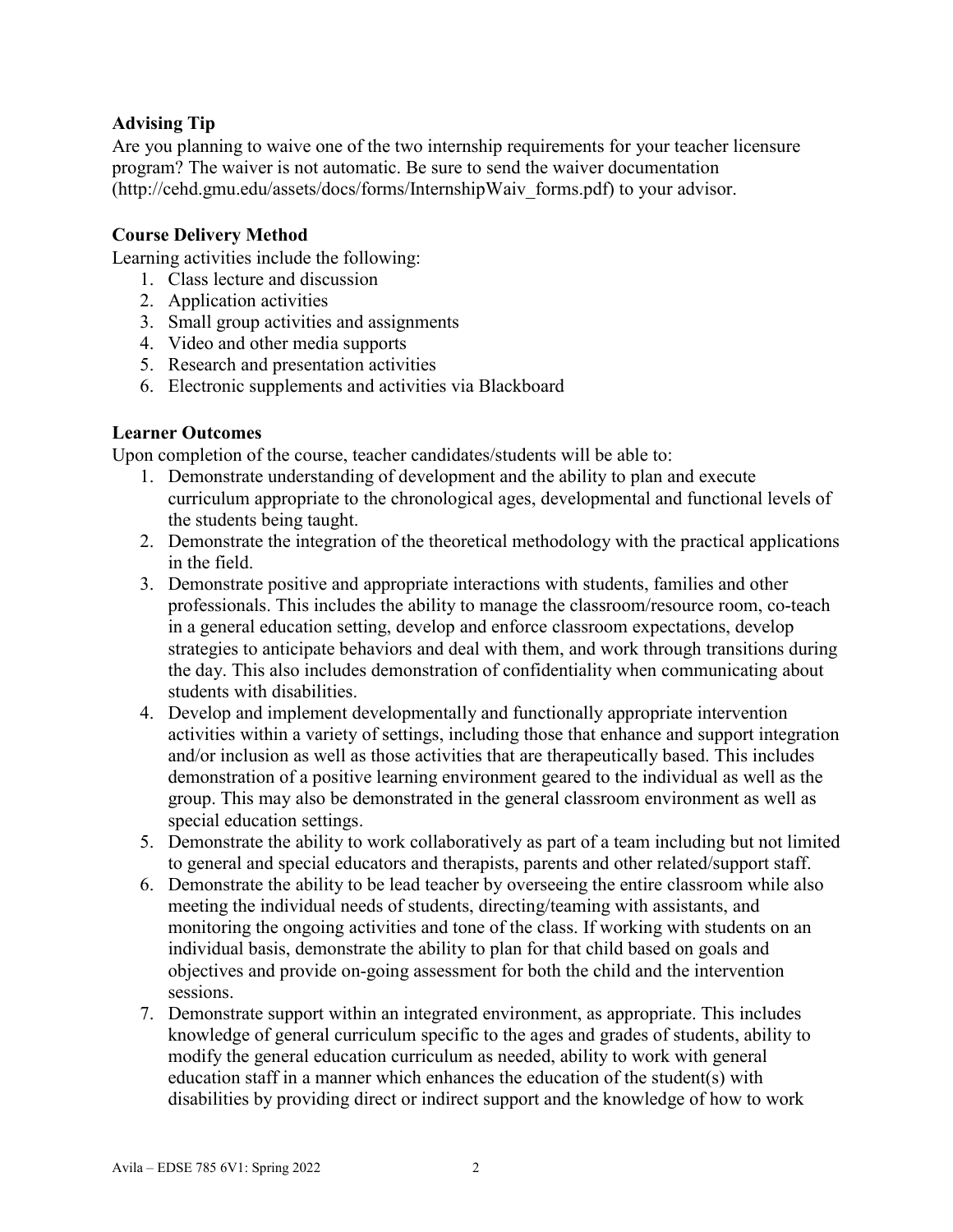with groups of students demonstrating mixed abilities and needs (whether identified as disabled or not).

- 8. Select and utilize assessment and/or monitoring tools and strategies, including but not limited to county-wide assessments, SOLs, VAAP (as assessed for individual students), etc.
- 9. Develop developmentally, educationally and functionally appropriate IEPs.
- 10. Select and utilize workable and useful data/record keeping strategies.
- 11. Monitor and analyze teaching performance.
- 12. Demonstrate additional competencies contained in personal goals statement or delineated by the cooperating teacher and/or university supervisor.

#### **Professional Standards**

(Council for Exceptional Children [CEC] and the Interstate Teacher Assessment and Support Consortium [InTASC]). Upon completion of this course, students will have met the following professional standards: CEC Standard 2: Learning environments (InTASC 3); CEC Standard 4: Assessment (InTASC 6); CEC Standard 5: Instructional planning and strategies (InTASC 7,8); CEC Standard 6: Professional learning and ethical practice (InTASC 9) & CEC Standard 7: Collaboration (InTASC 10).

This course contains at least on Common Assessment developed by the College of Education and Human Development to assess our candidates' performance on nationally accepted standards for beginning teachers (InTASC) and our programs' performance on national accreditation standards (CAEP).

#### **Required Texts**

*Special Education Internship Handbook* for 2021-22

#### **Recommended Texts**

American Psychological Association*.* (2020). *Publication manual of the American Psychological Association* (7th ed.). <https://doi.org/10.1037/0000165-000>

#### **Required Resources**

Access to Blackboard and Mason email, and access to other virtual communication tools (e.g., Zoom, OneDrive) as needed

#### **Course Performance Evaluation**

Students are expected to submit all assignments on time in the manner outlined by the instructor (e.g., Blackboard, VIA, hard copy).

#### **VIA Performance-Based Assessment Submission Requirement**

It is critical for the special education program to collect data on how our students are meeting accreditation standards. Every teacher candidate/student registered for an EDSE course with a required Performance-based Assessment (PBA) is required to upload the PBA to VIA (regardless of whether a course is an elective, a one-time course or part of an undergraduate minor). A PBA is a specific assignment, presentation, or project that best demonstrates one or more CEC,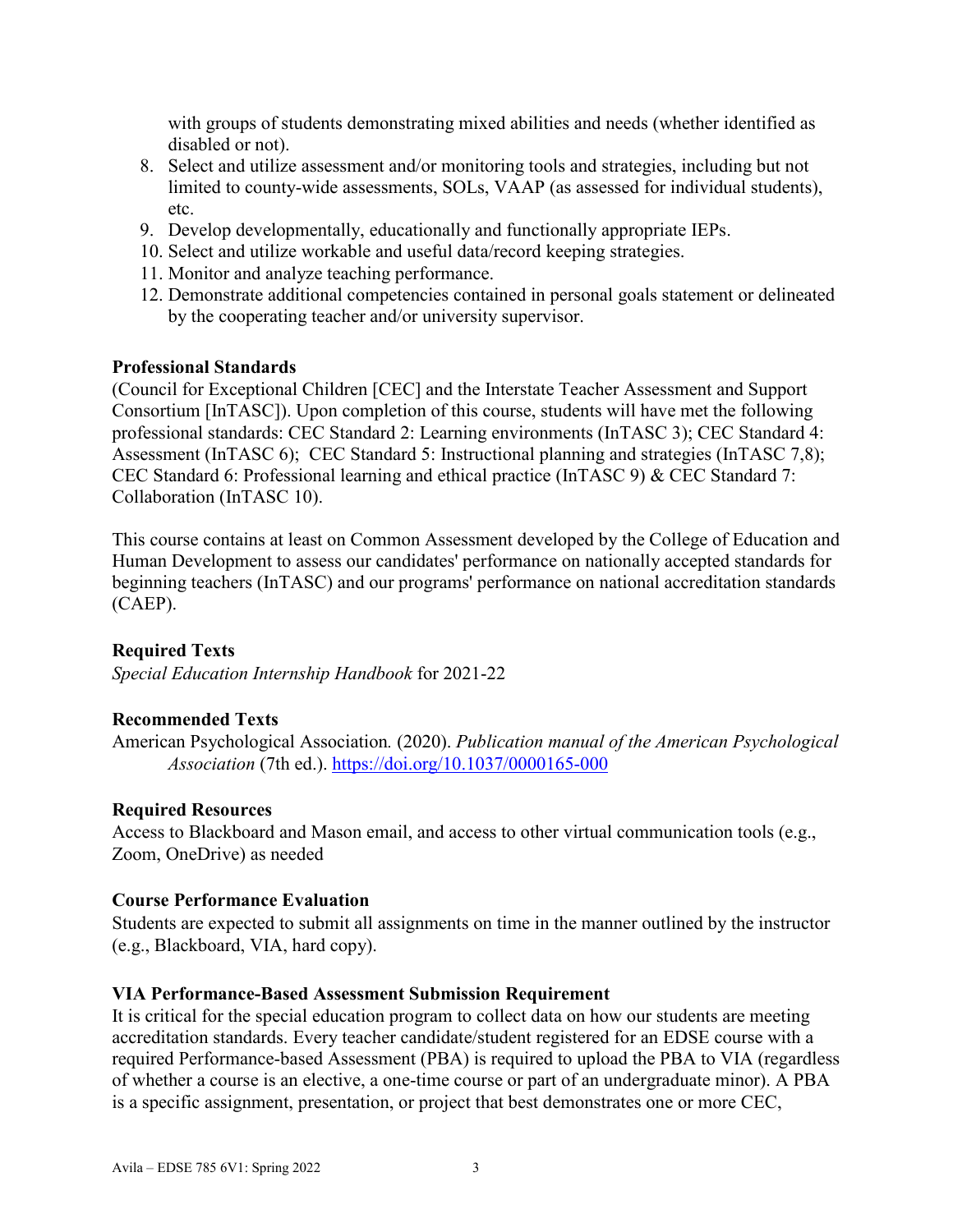InTASC or other standard connected to the course. A PBA is evaluated in two ways. The first is for a grade, based on the instructor's grading rubric. The second is for program accreditation purposes. Your instructor will provide directions as to how to upload the PBA to VIA.

For EDSE 785, the required PBA is Clinical Experience Continuum AND Log of Hours (All Programs). Please check to verify your ability to upload items to VIA before the PBA due date.

### *Assignments and/or Examinations*

**Performance-based Assessment**

### **(VIA submission required)**

• Internship Rubric (Assessment A; see Internship Handbook)

### **College Wide Common Assessment (VIA submission required)**

This course contains at least one Common Assessment developed by the College of Education and Human Development to assess our candidates' performance on nationally accepted standards for beginning teachers (InTASC) and our programs' performance on national accreditation standards (CAEP).

• Teacher Candidate Dispositions Rating (Assessment B; see Internship Handbook)

### *Other Assignments*

- Log of Hours (Form 1 in Internship Handbook; all completed/signed pages uploaded to the Forms page of Blackboard)
- Internship Summary and Final Grade (Form 2 in Internship Handbook; all completed/signed pages uploaded to the Forms page of Blackboard)
- Observation Summary Report (Form 3 in Internship Handbook; all completed reports uploaded to the Forms page in Blackboard)
- Weekly Reflection (Form 4 in the Internship Handbook; uploaded to the Forms page of Blackboard)
- End-of-Internship Evaluation (CEHD-wide evaluation completed online prior to internship completion)
- Lesson plans, observations, and pre- and/or post-observation conferences (see Internship Handbook)
- VDOE Seclusion and Restraints Modules Training (submit certificate of completion to Seclusion and Restraint Modules page of Blackboard)
- Any other assignments may be assigned at the University Supervisor's discretion

### **Course Policies and Expectations**

### *Attendance/Participation*

Teacher Candidates completing Traditional internships are required to follow the Mentor Teacher's daily schedule. Candidates must be punctual, arrive when the Mentor Teacher arrives, and leave when the Mentor Teacher leaves. When an absence is unavoidable, the Candidate must notify the school office personnel, Mentor Teacher, and University Supervisor as far in advance as possible. If the Teacher Candidate is absent on a day when he/she is expected to teach, lesson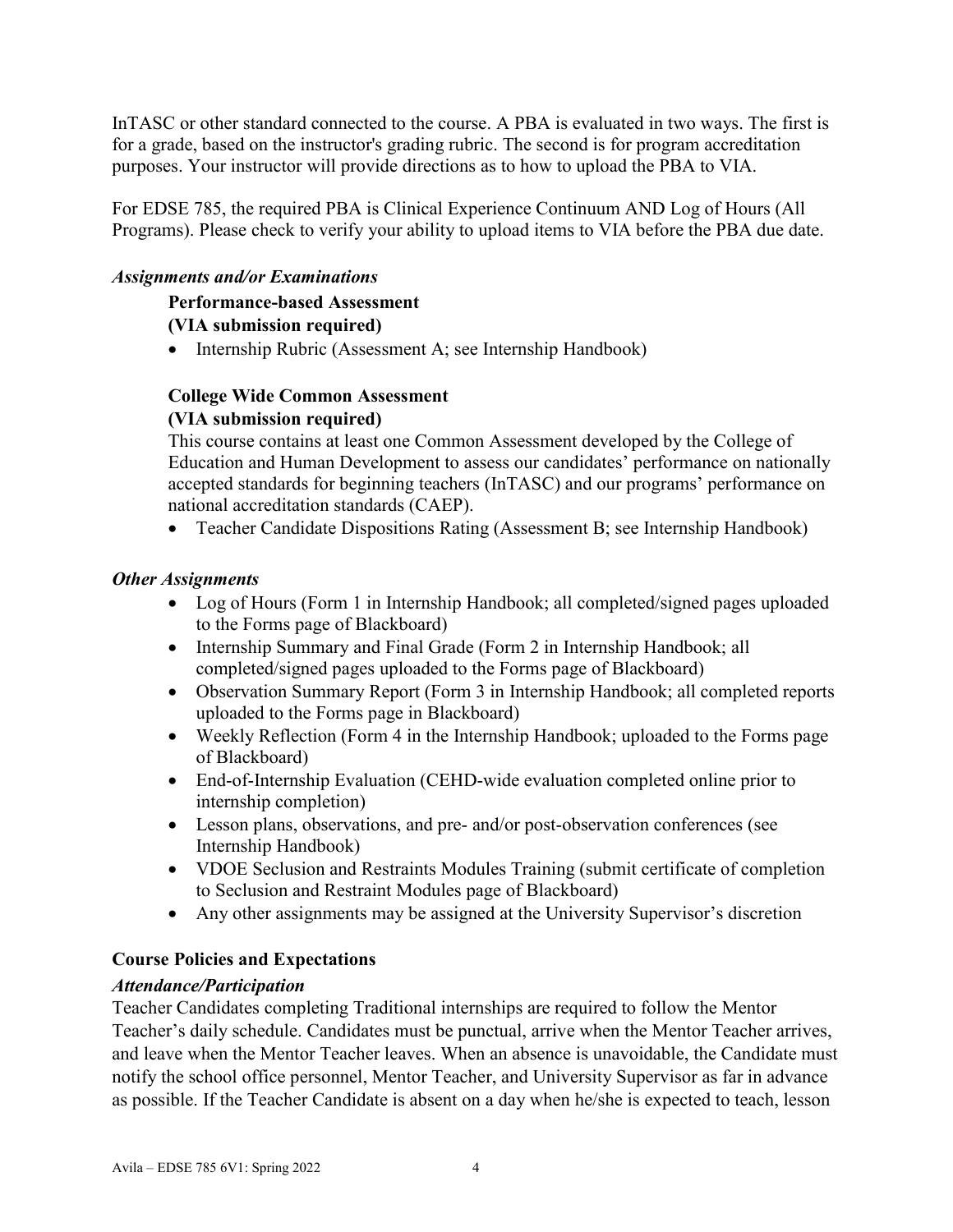plans and materials must be delivered to the Mentor Teacher before class begins. Candidates who are completing on-the-job (OTJ) internships are expected to adhere to their regular work schedule and responsibilities.

#### *Late Work*

All internship activities and assignments are scheduled between the University Supervisor, Mentor Teacher, and Teacher Candidate. If an assignment cannot be completed as required, the Teacher Candidate must notify the University Supervisor and Mentor Teacher in advance and must work with the University Supervisor and Mentor Teacher to reschedule or adjust the deadline accordingly. Note that submission of all assignments in accordance with the agreed upon schedule increases the likelihood of on-time completion of internship requirements.

#### *Other Requirements*

- **Personal Appearance and Professional Conduct**: Candidates must dress professionally and exhibit professional behavior in their assigned school at all times. Candidates must read their assigned school's faculty handbook and conform to the professional expectations of that school. If a Candidate cannot find a copy of the faculty handbook, he/she should contact the Mentor Teacher. Candidates should also note that Mentor Teachers and University Supervisors evaluate a Candidate's teaching dispositions and professionalism during the internship (see the Teacher Candidate Dispositions Rating, Assessment B in the Internship Handbook).
- **Holidays and Vacations**: Candidates must follow the calendar of their assigned school for their internship. The school's calendar may be different from George Mason's calendar during the semester of internship. The Teacher Candidate always follows the calendar of the assigned school during internship. This applies to Thanksgiving and spring break holidays as well.
- **Teacher Candidates and Substitute Teachers**: Traditional Internship Candidates may occasionally substitute for his/her Mentor Teacher during the internship, provided that several guidelines are strictly followed and approval is provided by the University Supervisor prior to substituting during the internship. See the guidelines outlined in the internship handbook. Note that hours spent substitute teaching may NOT be counted towards teaching hour requirements for the internship.
- **Important Considerations**: If Candidates do not comply with on-site school expectations, school divisions have the right to request the Candidate be removed from the assigned school. There is no guarantee that a Teacher Candidate will be approved for an alternate assignment or location. Candidates who do not uphold the professional behaviors and dispositions promoted by CEHD may be removed from internship and/or referred to the Office of Student and Academic Affairs as needed. On-site school expectations include the social media presence of Teacher Candidates. The Teacher Candidate Dispositions Rating (see Assessment B in Internship Handbook) includes the expectations for teaching dispositions. Each school site has faculty expectations outlined in a faculty handbook. Candidates are strongly encouraged to purchase professional liability insurance through membership in the Student Virginia Education Association, the Council for Exceptional Children, or through a private carrier in case of civil legal action. Candidates employed by a school division are encouraged to purchase additional coverage to supplement what is provided.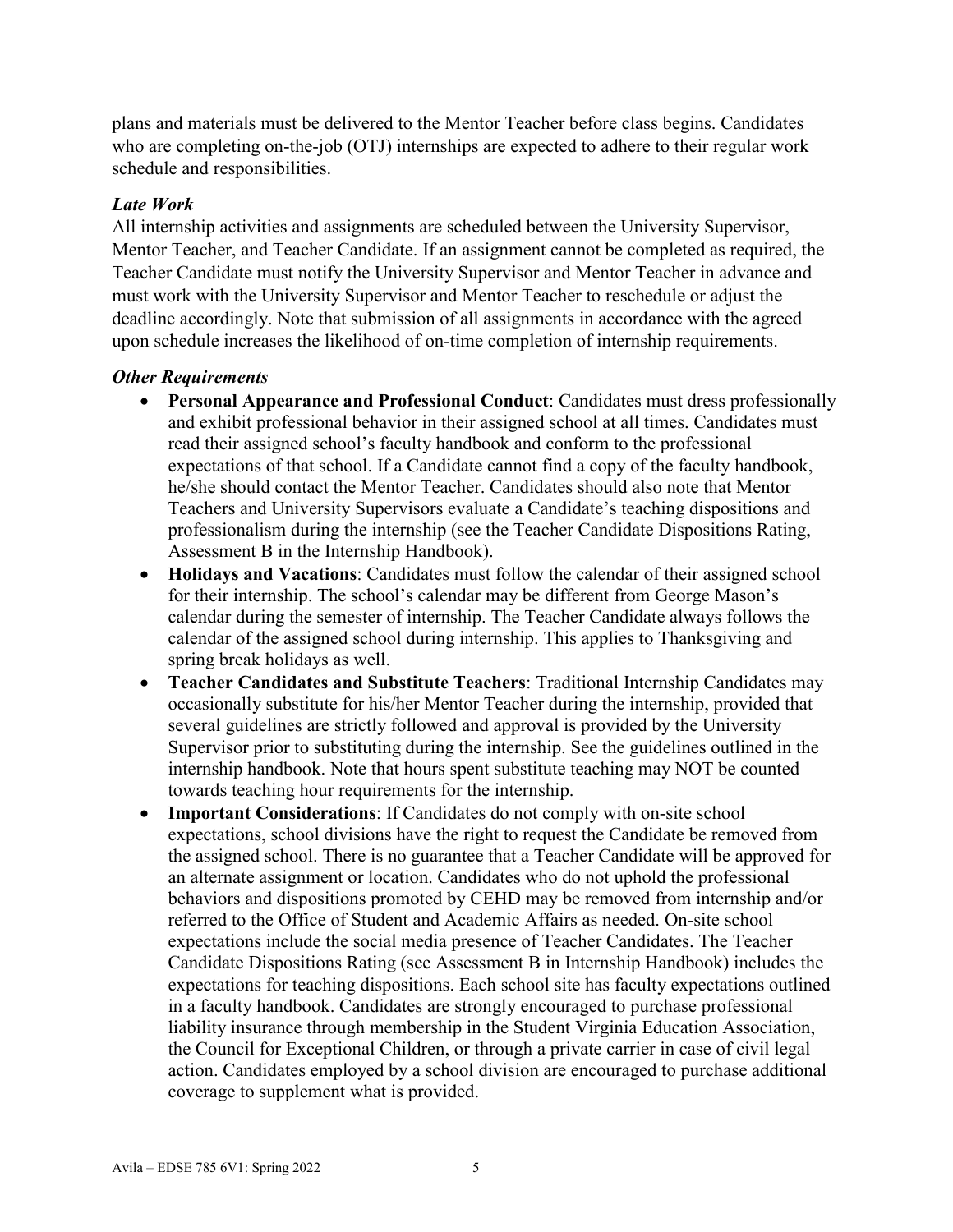• **Accommodations in Internships**: Students must be able to perform the essential functions of the internship site assigned with or without an accommodation. Contact Disability Services ( $\text{ods}(\hat{\omega})$ gmu.edu) for questions related to accommodations.

### **Grading**

(From the Internship Handbook)

Grades for the internship are:

- S Satisfactory: Teacher Candidate successfully meets the clinical internship requirements and can be recommended for teacher licensure.
- NC No Credit: Teacher Candidate will not be recommended for teacher licensure unless he/she repeats all or part of the internship with satisfactory performance. This may require enrolling and paying tuition for additional credit hours in a subsequent semester or paying a fee for extended supervision. In some cases, a grade of NC may be accompanied by a recommendation that the Teacher Candidate not be allowed to repeat the internship. In such cases, the Candidate may be counseled out of the licensure program although not necessarily out of the degree program.
- IP In Progress: The Teacher Candidate's performance cannot be evaluated at the end of the grading period. IP grade can be changed to S or NC upon completion of requirements.

### **\*Note:** The George Mason University Honor Code will be strictly enforced. See [Academic](https://oai.gmu.edu/)  [Integrity Site](https://oai.gmu.edu/) [\(https://oai.gmu.edu/\)](https://oai.gmu.edu/) and [Honor Code and System](https://catalog.gmu.edu/policies/honor-code-system/)

[\(https://catalog.gmu.edu/policies/honor-code-system/\)](https://catalog.gmu.edu/policies/honor-code-system/). Students are responsible for reading and understanding the Code. "To promote a stronger sense of mutual responsibility, respect, trust, and fairness among all members of the George Mason University community and with the desire for greater academic and personal achievement, we, the student members of the university community, have set forth this honor code: Student members of the George Mason University community pledge not to cheat, plagiarize, steal, or lie in matters related to academic work." Work submitted must be your own new, original work for this course or with proper citations.

### **Professional Dispositions**

Students are expected to exhibit professional behaviors and dispositions at all times. See [Policies](https://cehd.gmu.edu/students/polices-procedures/)  [and Procedures](https://cehd.gmu.edu/students/polices-procedures/) [\(https://cehd.gmu.edu/students/polices-procedures/\)](https://cehd.gmu.edu/students/polices-procedures/). This course contains at least one Common Assessment developed by the College of Education and Human Development to assess our candidates' performance on nationally accepted standards for beginning teachers (InTASC) and our programs' performance on national accreditation standards (CAEP).

#### **Class Schedule**

\*Note: Faculty reserves the right to alter the schedule as necessary, with notification to students.

The Teacher Candidate, Mentor Teacher, and University Supervisor work together to determine the schedule of observations and activities. Therefore, the Triad should agree upon the basic schedule during the initial meeting of the internship.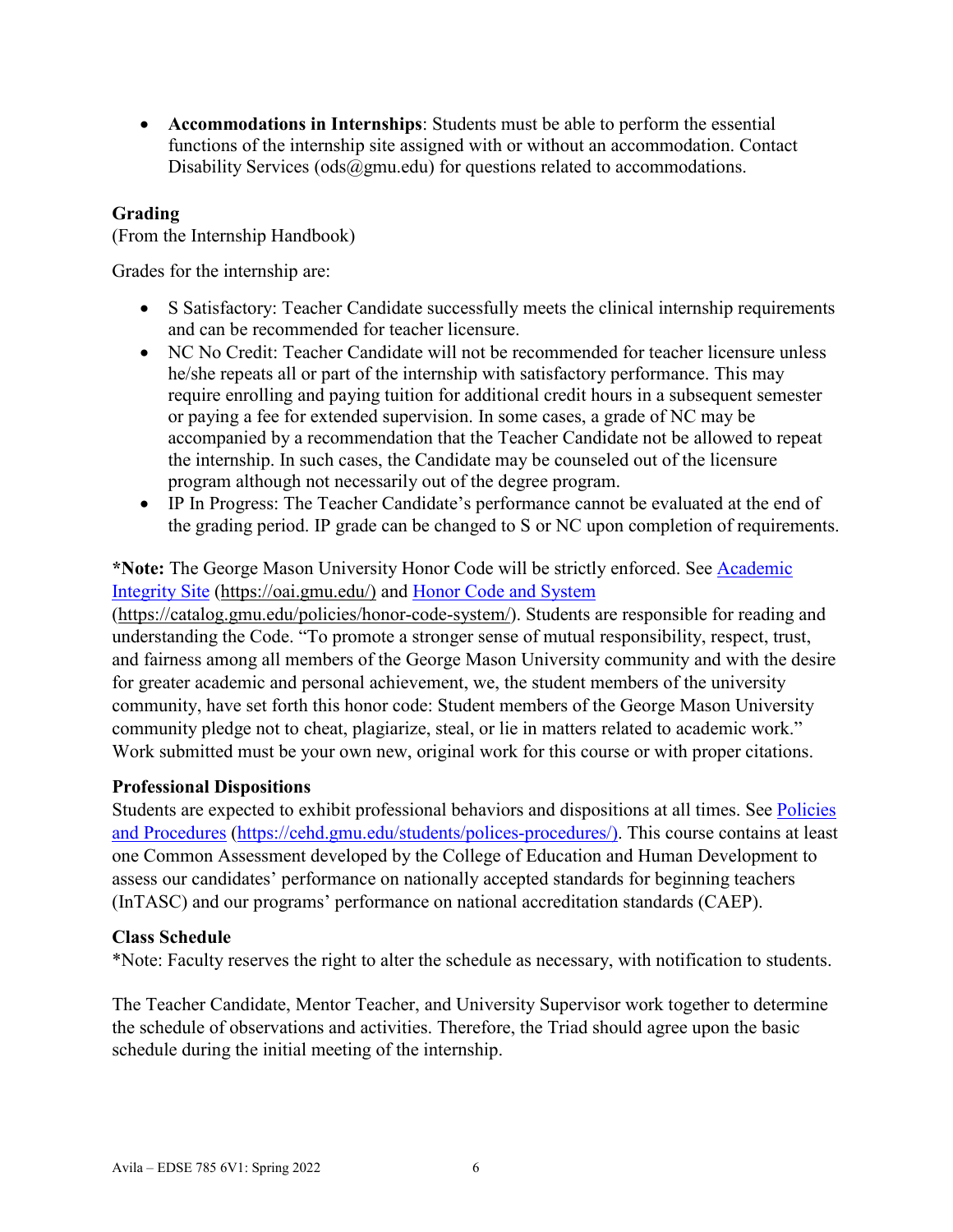### **Core Values Commitment**

The College of Education and Human Development is committed to collaboration, ethical leadership, innovation, research-based practice, and social justice. Students are expected to adhere to these principles: See [Core Values](http://cehd.gmu.edu/values/) [\(http://cehd.gmu.edu/values/\)](http://cehd.gmu.edu/values/).

### **GMU Policies and Resources for Students**

### *Policies*

- Students must adhere to the guidelines of the Mason Honor Code. See Honor Code and [System](https://catalog.gmu.edu/policies/honor-code-system/) [\(https://catalog.gmu.edu/policies/honor-code-system/\)](https://catalog.gmu.edu/policies/honor-code-system/).
- Students must follow the university policy for Responsible Use of Computing. See [Responsible Use of Computing](http://universitypolicy.gmu.edu/policies/responsible-use-of-computing/) [\(http://universitypolicy.gmu.edu/policies/responsible-use](http://universitypolicy.gmu.edu/policies/responsible-use-of-computing/)[of-computing/\)](http://universitypolicy.gmu.edu/policies/responsible-use-of-computing/).
- Students are responsible for the content of university communications sent to their Mason email account and are required to activate their account and check it regularly. All communication from the university, college, school, and program will be sent to students solely through their Mason email account.
- Students with disabilities who seek accommodations in a course must be registered with George Mason University Disability Services. Approved accommodations will begin at the time the written letter from Disability Services is received by the instructor. See [Disability Services](https://ds.gmu.edu/) [\(https://ds.gmu.edu/\)](https://ds.gmu.edu/).
- Students must silence all sound emitting devices during class unless otherwise authorized by the instructor.

### *Campus Resources*

- Support for submission of assignments to VIA should be directed to  $viahelp@gmu.edu$  or</u> [https://cehd.gmu.edu/aero/assessments.](https://cehd.gmu.edu/aero/assessments)
- Questions or concerns regarding use of [Blackboard](https://its.gmu.edu/knowledge-base/blackboard-instructional-technology-support-for-students/) should be directed to Blackboard [Instructional Technology Support for Students](https://its.gmu.edu/knowledge-base/blackboard-instructional-technology-support-for-students/) [\(https://its.gmu.edu/knowledge](https://its.gmu.edu/knowledge-base/blackboard-instructional-technology-support-for-students/)[base/blackboard-instructional-technology-support-for-students/\)](https://its.gmu.edu/knowledge-base/blackboard-instructional-technology-support-for-students/).

### **Notice of mandatory reporting of sexual assault, interpersonal violence, and stalking:**

As a faculty member, I am designated as a "Non-confidential Employee" and must report all disclosures of sexual assault, interpersonal violence, and stalking to Mason's Title IX Coordinator per University Policy 1202. If you wish to speak with someone confidentially, please contact one of Mason's confidential resources, such as Student Support and Advocacy Center (SSAC) at 703-380-1434 or Counseling and Psychological Services (CAPS) at 703-993- 2380. You may also seek assistance from Mason's Title IX Coordinator by calling 703-993- 8730, or emailing titleix $(\omega$ gmu.edu.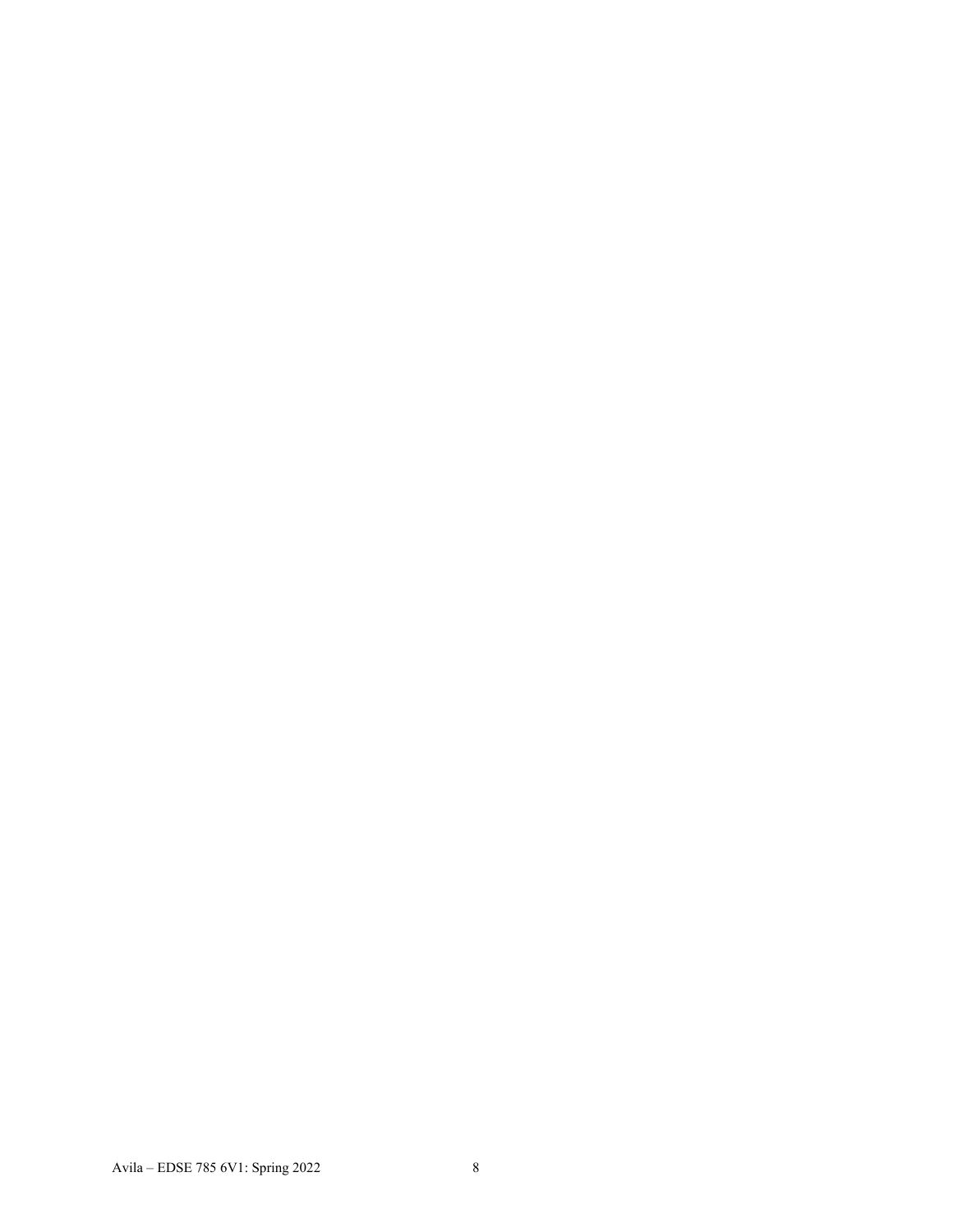**For additional information on the College of Education and Human Development, please visit our website [College of](http://cehd.gmu.edu/)  [Education and Human Development](http://cehd.gmu.edu/) [\(http://cehd.gmu.edu/\)](https://cehd.gmu.edu/).**

**Appendix Assessment Rubric(s)**

### Purpose and Instructions

Consistent with the College of Education and Human Development's conceptual framework, the purpose of the Internship Rubric is to prepare candidates to reflect on their practice and to provide a system for Candidates, Mentor Teachers, and University Supervisors to assess a candidate's growth over time. The Rubric is designed to assess a candidate's growth during the internship. The Rubric consists of Interstate Teacher Assessment and Support Consortium (InTASC) and Council for Exceptional Children (CEC) standards (i.e., the Specialized Professional Association [SPA] for special education programs), each with a series of key elements. The candidate is assessed on each element across the rubric.

The University Supervisor and Mentor Teacher will complete the Rubric with the Candidate at the end of each internship. The University Supervisor and Mentor Teacher should evaluate every item on the Rubric, whether by observation or by other documentation. The Candidate uploads the final, completed Rubric (including signature page and all rubric pages) to VIA.

#### **Scoring Guidelines**

**3-Exceeds Standard:** Candidates receive a score of 3 if they perform beyond the expectations of candidates at this point in their programs. There is evidence that candidates have done additional research, identified additional resources, and/or demonstrate exceptional understanding and application of the standard.

**2-Meets Standard:** This is the **TARGET** score. This score reflects that candidates have met the standard at the level expected at this point in their program. Candidates who receive a 3 have successfully met the standard.

**1-Does not meet standard:** Candidates who do not submit work and/or who submit work that is clearly below the expectations for a candidate at this point in their program. A 1 is used to score any item in which the candidate does not meet the Target.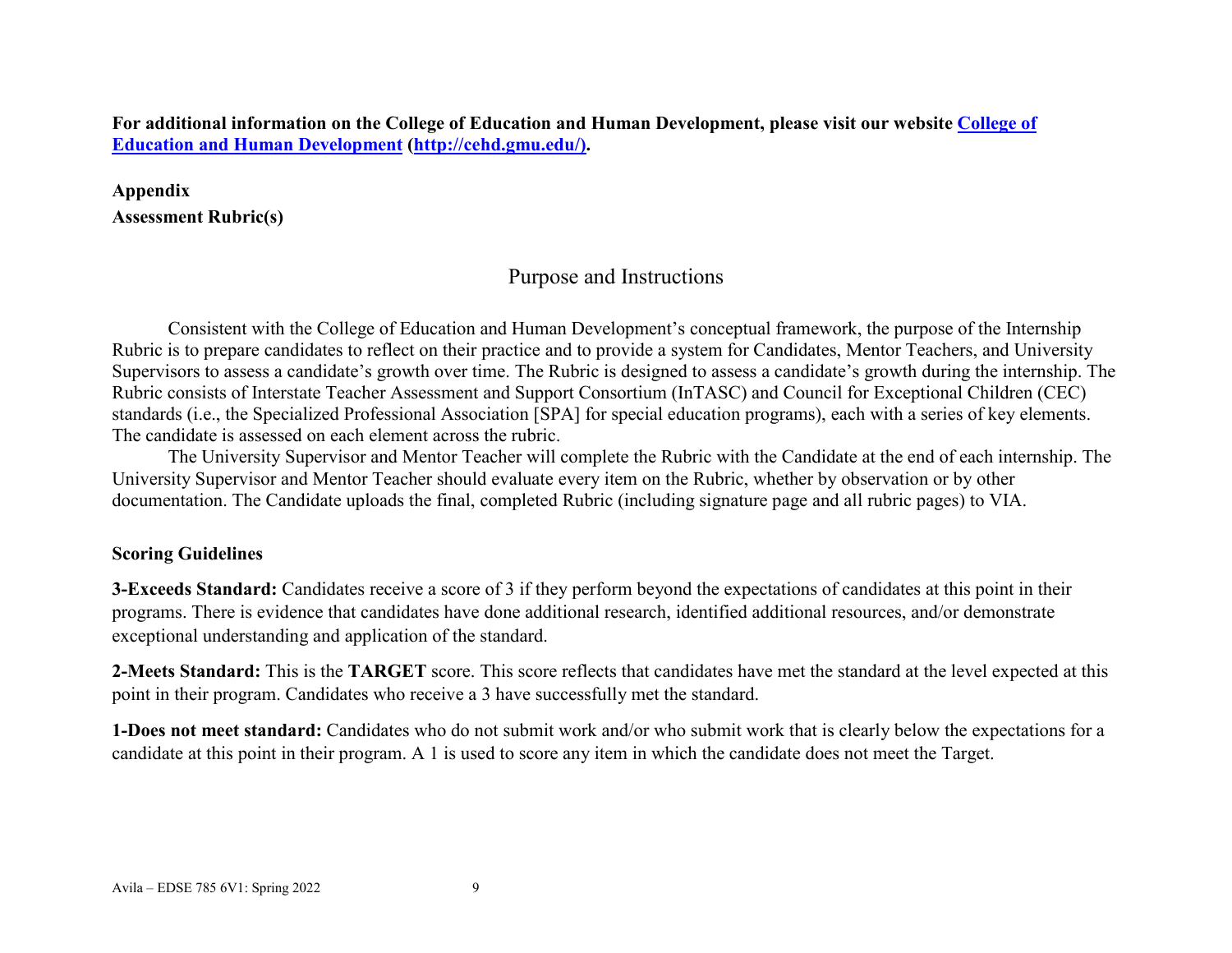| <b>Key Elements</b>       | <b>Does Not Meet</b><br><b>Expectations</b> | <b>Meets Expectations</b>                      | <b>Exceeds Expectations</b>                  | <b>Rating Earned / Evidence</b> |  |  |  |
|---------------------------|---------------------------------------------|------------------------------------------------|----------------------------------------------|---------------------------------|--|--|--|
|                           |                                             |                                                |                                              |                                 |  |  |  |
|                           |                                             | <b>InTASC Standard 1: Learner Development</b>  |                                              |                                 |  |  |  |
| IT 1. The candidate       | The evidence indicates that                 | The evidence indicates that the                | The evidence indicates that the Candidate    | Click here to enter text.       |  |  |  |
| understands how learners  | the Candidate demonstrated                  | Candidate demonstrated an                      | demonstrated an accurate understanding of    |                                 |  |  |  |
| grow and develop,         | a partial understanding of                  | accurate understanding of learners'            | learners' developmental levels and was able  |                                 |  |  |  |
| recognizing that patterns | learners' developmental                     | developmental levels by planning               | to plan and articulate specific, varied      |                                 |  |  |  |
| of learning and           | levels, planning instruction                | varied instruction appropriate to              | strategies for engaging learners in the      |                                 |  |  |  |
| development vary          | that aligned to the                         | support learning goals, actively               | learning and providing varied options for    |                                 |  |  |  |
| individually within and   | developmental levels of                     | engaging learners in learning that             | learners to demonstrate mastery aligned to   |                                 |  |  |  |
| across the cognitive,     | some (but not all) of the                   | aligned with overall subsets of                | the developmental learning level of each     |                                 |  |  |  |
| linguistic, social,       | learners; instruction was                   | learner's developmental levels                 | learner and groups of learners in the        |                                 |  |  |  |
| emotional, and physical   | inappropriate and/or                        | making learning accessible and                 | classroom.                                   |                                 |  |  |  |
| areas, and designs and    | inaccessible for groups of                  | challenging for the classroom.                 |                                              |                                 |  |  |  |
| implements                | learners.                                   |                                                |                                              |                                 |  |  |  |
| developmentally           |                                             |                                                |                                              |                                 |  |  |  |
| appropriate and           |                                             |                                                |                                              |                                 |  |  |  |
| challenging learning      |                                             |                                                |                                              |                                 |  |  |  |
| experiences.              |                                             |                                                |                                              |                                 |  |  |  |
|                           |                                             | <b>InTASC Standard 2: Learner Differences</b>  |                                              |                                 |  |  |  |
| IT 2. The candidate uses  | The evidence indicates that                 | The evidence indicates that the                | The evidence indicates that the Candidate    | Click here to enter text.       |  |  |  |
| understanding of          | the Candidate demonstrated                  | Candidate demonstrated familiarity             | demonstrated a deep understanding of each    |                                 |  |  |  |
| individual differences,   | only partial familiarity with               | with groups' and individual                    | learner's background and was able to use     |                                 |  |  |  |
| diverse cultures, and     | the learners' backgrounds                   | learners' backgrounds (analysis of             | this information to inform instruction that  |                                 |  |  |  |
| communities to ensure     | (analysis of learners'                      | learners' readiness for learning and           | meets the needs of all learners and          |                                 |  |  |  |
| <i>inclusive learning</i> | readiness for learning and                  | prior experiences) and was able to             | articulates the connection between specific  |                                 |  |  |  |
| environments that enable  | prior experiences) and/or                   | use this information to inform                 | strategies, content and delivery to meet the |                                 |  |  |  |
| each learner to meet high | was unable to use this                      | instruction to create a positive               | needs of individual learners and groups of   |                                 |  |  |  |
| standards.                | information to inform                       | culture of respect and rapport in the          | learners in the classroom.                   |                                 |  |  |  |
|                           | instruction to meet the needs               | classroom that meets the needs of              |                                              |                                 |  |  |  |
|                           | of the learner.                             | all learners.                                  |                                              |                                 |  |  |  |
|                           |                                             | <b>InTASC Standard 3: Learning Environment</b> |                                              |                                 |  |  |  |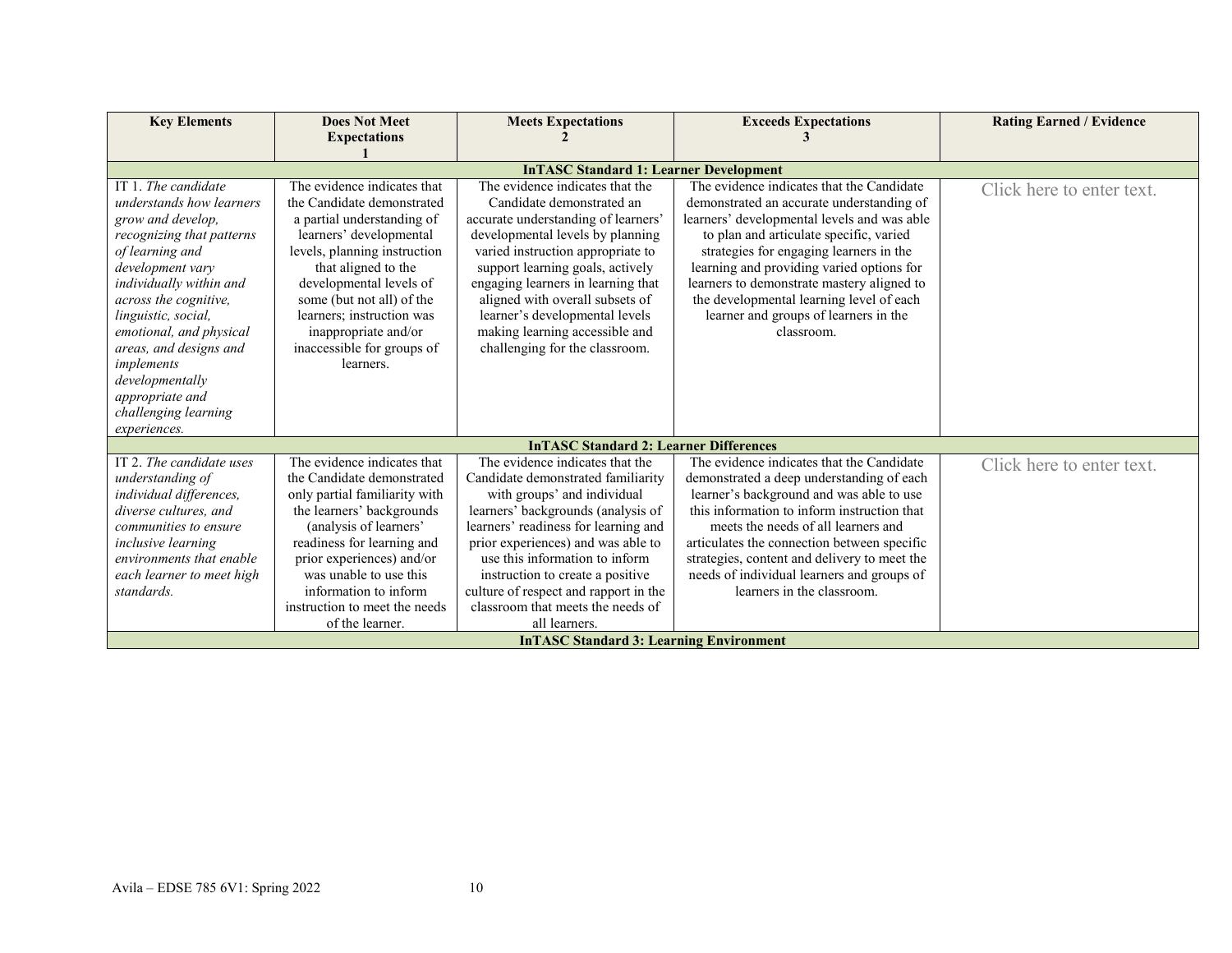| <b>Key Elements</b>                                                                                                                                                                                                                                                  | <b>Does Not Meet</b><br><b>Expectations</b>                                                                                                                                                                                                                                                                                                                                                                    | <b>Meets Expectations</b>                                                                                                                                                                                                                                                                                                                                                                                                                                       | <b>Exceeds Expectations</b><br>3                                                                                                                                                                                                                                                                                                                                                                                                                                                                                                                                                                                                     | <b>Rating Earned / Evidence</b>                        |  |
|----------------------------------------------------------------------------------------------------------------------------------------------------------------------------------------------------------------------------------------------------------------------|----------------------------------------------------------------------------------------------------------------------------------------------------------------------------------------------------------------------------------------------------------------------------------------------------------------------------------------------------------------------------------------------------------------|-----------------------------------------------------------------------------------------------------------------------------------------------------------------------------------------------------------------------------------------------------------------------------------------------------------------------------------------------------------------------------------------------------------------------------------------------------------------|--------------------------------------------------------------------------------------------------------------------------------------------------------------------------------------------------------------------------------------------------------------------------------------------------------------------------------------------------------------------------------------------------------------------------------------------------------------------------------------------------------------------------------------------------------------------------------------------------------------------------------------|--------------------------------------------------------|--|
| IT 3. The candidate works<br>with others to create face-<br>to-face and virtual<br>environments that support<br>individual and<br>collaborative learning,<br>encourage positive social<br>interaction, active<br>engagement in learning,<br>and self-motivation.     | The evidence indicates that<br>the Candidate transitions<br>inefficiently between<br>learning activities with some<br>loss of instructional time,<br>monitoring and responding<br>to learner behavior (both<br>positive and negative) in a<br>way that is inconsistent,<br>inappropriate and/or<br>ineffective for meeting<br>classroom and individual<br>learner needs, including in<br>virtual environments. | The evidence indicates that the<br>Candidate transitions efficiently<br>and smoothly between learning<br>activities with minimal loss of<br>instructional time, using varied<br>learning situations that includes<br>monitoring and responding to<br>learner behavior (both positive and<br>negative) in a way that is<br>consistent, appropriate and<br>effective for meeting classroom<br>and individual learner needs,<br>including in virtual environments. | The evidence indicates that the Candidate<br>demonstrates respect for and interest in<br>individual learner's experiences, thoughts<br>and opinions and uses transitions that are<br>seamless, effectively maximizing<br>instructional time, and combining<br>independent, collaborative, and the<br>individual needs of all learners, including in<br>virtual environments.                                                                                                                                                                                                                                                         | Click here to enter text.                              |  |
| <b>CEC Standard 2: Learning Environments</b>                                                                                                                                                                                                                         |                                                                                                                                                                                                                                                                                                                                                                                                                |                                                                                                                                                                                                                                                                                                                                                                                                                                                                 |                                                                                                                                                                                                                                                                                                                                                                                                                                                                                                                                                                                                                                      |                                                        |  |
| CEC 2a. Creates an<br>orderly and supportive<br>environment by designing<br>and managing routines;<br>effectively manages<br>teaching and learning.<br>CEC 2b. Motivates<br>students with visual<br>impairment through<br>interesting and<br>challenging activities. | Candidate inconsistently<br>designs and manages<br>classroom routines, creating<br>an environment which is not<br>consistently orderly and<br>supportive. Candidate<br>inconsistently manages<br>teaching and learning.<br>Candidate inconsistently<br>motivates students with<br>visual impairment through<br>activities.                                                                                     | Candidate creates an orderly and<br>supportive environment by<br>designing and managing classroom<br>routines and has implemented<br>some supports for effective<br>management of teaching and<br>learning.<br>Candidate motivates students with<br>visual impairment through<br>interesting and challenging<br>activities.                                                                                                                                     | Candidate reflects on the needs of the<br>learners with visual impairment in order to<br>create an orderly and supportive<br>environment. Candidate manages classroom<br>routines and is responsive to the changing<br>needs of the students with visual<br>impairment. Candidate effectively manages<br>teaching and learning.<br>Candidate takes student interests and<br>abilities into consideration and designs a<br>variety of learning activities which motivate<br>and challenge students with visual<br>impairment. Candidate offers choices to<br>students with visual impairment when<br>possible to increase motivation. | Click here to enter text.<br>Click here to enter text. |  |
| CEC 2c. Create a safe,<br>equitable, positive, and<br>supportive learning<br>environment in which<br>diversities are valued.                                                                                                                                         | Candidate creates a safe,<br>equitable, positive, and<br>supportive learning<br>environment in which<br>diversities are valued but<br>does not demonstrate that<br>diversities are valued.                                                                                                                                                                                                                     | Candidate creates a safe, equitable,<br>positive, and supportive learning<br>environment in which diversities<br>are valued.                                                                                                                                                                                                                                                                                                                                    | Candidate solicits student input and<br>provides opportunities for choice making in<br>order create a safe, equitable, positive, and<br>supportive learning environment in which<br>diversities are valued. Candidate reflects<br>upon students' linguistic and cultural<br>background and considers the class<br>diversity while establishing the learning<br>environment.                                                                                                                                                                                                                                                          | Click here to enter text.                              |  |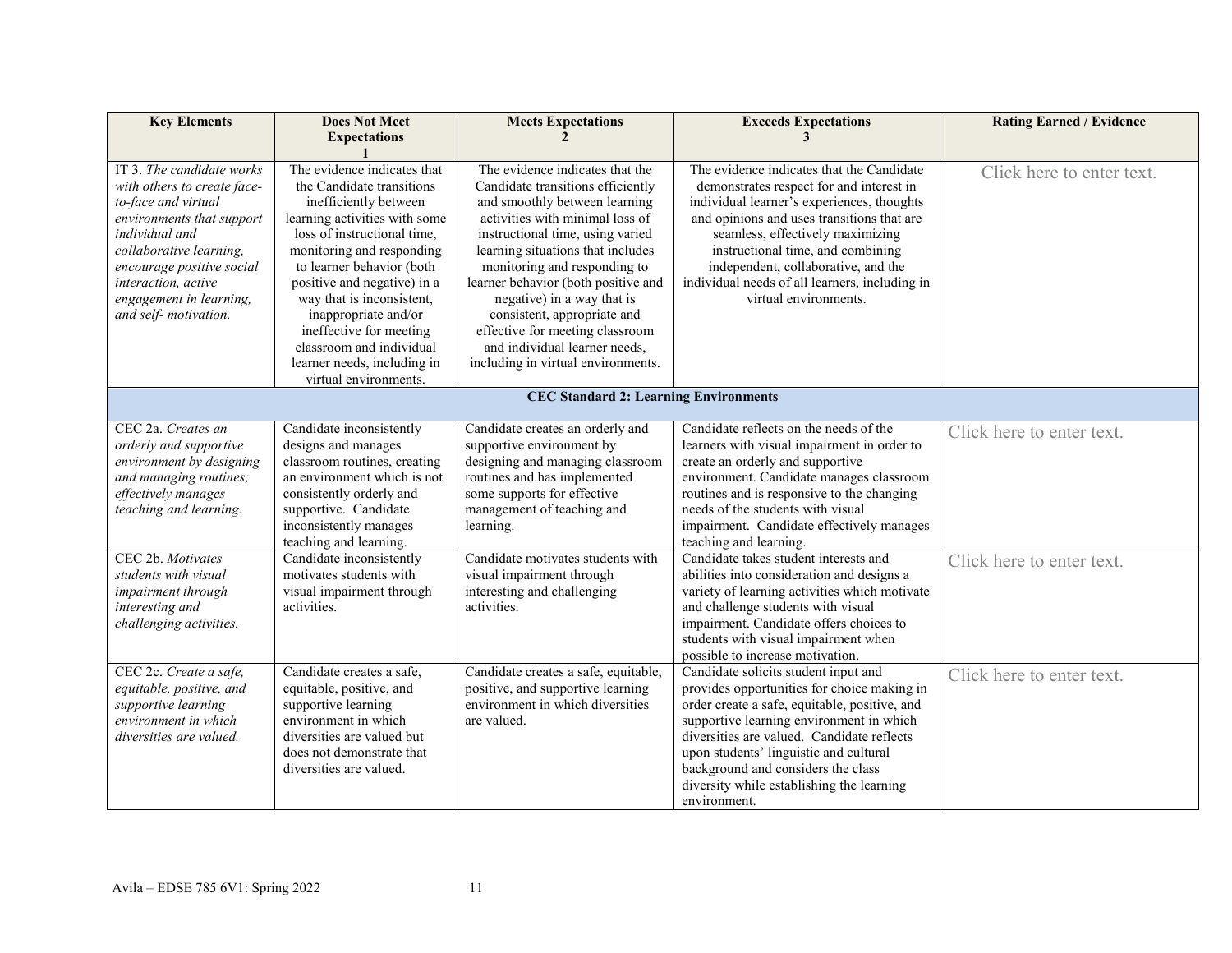| <b>Key Elements</b>                                                                                                                                                                    | <b>Does Not Meet</b><br><b>Expectations</b>                                                                                                                                                      | <b>Meets Expectations</b>                                                                                                                                                           | <b>Exceeds Expectations</b><br>3                                                                                                                                                                                                                                                                                                                                                  | <b>Rating Earned / Evidence</b> |
|----------------------------------------------------------------------------------------------------------------------------------------------------------------------------------------|--------------------------------------------------------------------------------------------------------------------------------------------------------------------------------------------------|-------------------------------------------------------------------------------------------------------------------------------------------------------------------------------------|-----------------------------------------------------------------------------------------------------------------------------------------------------------------------------------------------------------------------------------------------------------------------------------------------------------------------------------------------------------------------------------|---------------------------------|
|                                                                                                                                                                                        |                                                                                                                                                                                                  |                                                                                                                                                                                     |                                                                                                                                                                                                                                                                                                                                                                                   |                                 |
| CEC 2d. Design learning<br>environments that<br>encourage active<br>participation in individual<br>and group activities.                                                               | Candidate inconsistently<br>designs learning<br>environments that encourage<br>participation in individual<br>and group activities.                                                              | Candidate designs learning<br>environments that encourage active<br>participation in individual and<br>group activities.                                                            | Candidate integrates social skills instruction<br>and strategies for enhancing motivation for<br>each individual student and the group as a<br>whole as they design learning environments<br>that encourage active participation in                                                                                                                                               | Click here to enter text.       |
| CEC 2e. Modifies the<br>learning environment to<br>manage behaviors, time,<br>space, and materials to<br>keep students with visual<br>impairment productively<br>involved in learning. | Candidate fails to modify the<br>learning environment to<br>manage behaviors, time,<br>space, and materials to keep<br>students with visual<br>impairments productively<br>involved in learning. | Candidate modifies the learning<br>environment to manage behaviors,<br>time, space, and materials to keep<br>students with visual impairments<br>productively involved in learning. | individual and group activities.<br>Candidate modifies the learning<br>environment to manage behaviors, time,<br>space, and materials to keep students with<br>visual impairments productively involved in<br>learning. Candidate establishes clear<br>classroom procedures, discourages<br>disruptions, and promotes interaction with<br>students with visual impairments.       | Click here to enter text.       |
| CEC 2f. Demonstrates the<br>ability to manage two or<br>more classroom activities<br>simultaneously, with<br>evidence of attention to<br>each.                                         | Candidate demonstrates the<br>ability to manage two or<br>more classroom activities<br>simultaneously but fails to<br>provide attention to each.                                                 | Candidate demonstrates the ability<br>to manage two or more classroom<br>activities simultaneously, with<br>evidence of attention to each.                                          | Candidate demonstrates the ability to<br>manage two or more classroom activities<br>simultaneously, with evidence of attention<br>to each. Candidate moves easily from one<br>activity to the other, making adaptations as<br>necessary to ensure student success.                                                                                                                | Click here to enter text.       |
| CEC 2g. Uses effective<br>and varied behavior<br>management strategies<br>and handles disruptive or<br>destructive behavior<br>firmly and fairly.                                      | Candidate is ineffective in<br>using behavior management<br>strategies to handle<br>disruptive or destructive<br>behavior.                                                                       | Candidate uses effective and varied<br>behavior management strategies<br>and handles disruptive or<br>destructive behavior firmly and<br>fairly.                                    | Candidate plans and implements<br>individualized behavior plans which include<br>effective and varied behavior management<br>strategies and handles disruptive or<br>destructive behavior firmly and fairly.                                                                                                                                                                      | Click here to enter text.       |
| CEC 2h. Communicates<br>high expectations while<br>respecting individual<br>differences and cultural<br>diversity.                                                                     | Candidate fails to<br>communicate high<br>expectations for all students<br>with visual impairment.                                                                                               | Candidate promotes appropriate<br>student behavior through clear<br>communication of high<br>expectations for all students with<br>visual impairment.                               | Candidate communicates high expectations;<br>develops an awareness of student behavior<br>within the context of student background<br>and cultural diversity.                                                                                                                                                                                                                     | Click here to enter text.       |
| CEC 2i. Uses the least<br>intensive behavior<br>management strategy<br>consistent with the needs<br>of the individual with<br>visual impairment.                                       | Candidate uses behavior<br>management strategies<br>which do not meet the needs<br>of the individual with visual<br>impairment.                                                                  | Candidate uses the least intensive<br>behavior management strategy<br>consistent with the needs of the<br>individual with visual impairment.                                        | Candidate gathers background information<br>on the individual with visual impairment<br>and reflects upon this information in order<br>to determine the most appropriate least<br>intensive behavior management strategy.<br>Candidate implements this strategy, makes<br>modifications as needed, and reflects on the<br>efficacy of the strategy following the<br>intervention. | Click here to enter text.       |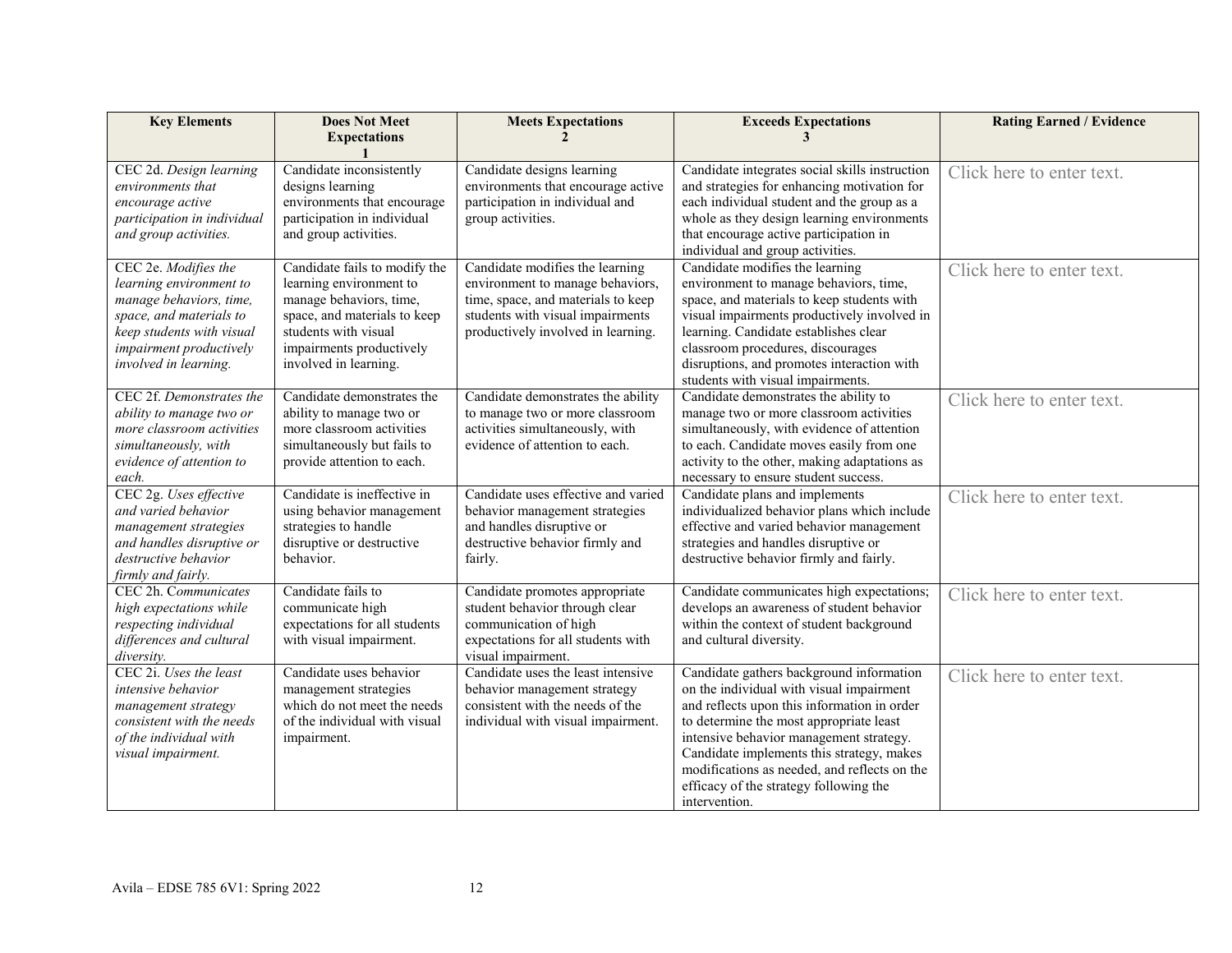| <b>Key Elements</b>                                                                                                                                                                                                                                                                     | <b>Does Not Meet</b><br><b>Expectations</b>                                                                                                                                                                                                                      | <b>Meets Expectations</b>                                                                                                                                                                                                                                                                                                                                                                                                 | <b>Exceeds Expectations</b>                                                                                                                                                                                                                                                                                                                                                                                                                                                              | <b>Rating Earned / Evidence</b> |
|-----------------------------------------------------------------------------------------------------------------------------------------------------------------------------------------------------------------------------------------------------------------------------------------|------------------------------------------------------------------------------------------------------------------------------------------------------------------------------------------------------------------------------------------------------------------|---------------------------------------------------------------------------------------------------------------------------------------------------------------------------------------------------------------------------------------------------------------------------------------------------------------------------------------------------------------------------------------------------------------------------|------------------------------------------------------------------------------------------------------------------------------------------------------------------------------------------------------------------------------------------------------------------------------------------------------------------------------------------------------------------------------------------------------------------------------------------------------------------------------------------|---------------------------------|
| CEC 2j. Establishes and<br>maintains rapport with<br>individuals with and<br>without visual impairment.                                                                                                                                                                                 | Candidate inconsistently<br>demonstrates caring, friendly<br>interactions with students<br>with visual impairment and<br>fails to develop a rapport<br>with students with and<br>without visual impairment.                                                      | Candidate establishes caring,<br>friendly interaction with students<br>with visual impairment by<br>modeling respect for differences.                                                                                                                                                                                                                                                                                     | Candidate evaluates and adjusts practice to<br>maintain caring, respectful, and equitable<br>student relationships.                                                                                                                                                                                                                                                                                                                                                                      | Click here to enter text.       |
|                                                                                                                                                                                                                                                                                         |                                                                                                                                                                                                                                                                  | <b>InTASC Standard 4: Content Knowledge</b>                                                                                                                                                                                                                                                                                                                                                                               |                                                                                                                                                                                                                                                                                                                                                                                                                                                                                          |                                 |
| IT 4: The candidate<br>understands the central<br>concepts, tools of inquiry,<br>and structures of the<br>$discipher(s)$ he or she<br>teaches and creates<br>learning experiences that<br>make these aspects<br>accessible and meaningful<br>for learners to ensure<br>content mastery. | The evidence indicates that<br>the Candidate demonstrated<br>knowledge of the content<br>using explanations that were<br>not always accurate and clear<br>and/or was not able to<br>provide an effective alternate<br>explanation for learner<br>misconceptions. | The evidence indicates that the<br>Candidate displayed knowledge of<br>the important content in the<br>discipline by using content-related<br>strategies that clearly identify how<br>concepts related to one another,<br>using developmentally appropriate<br>terminology/ language to build an<br>understanding of content for all<br>learners.                                                                         | The evidence indicates that the Candidate<br>displayed extensive knowledge of the<br>important concepts in the discipline by<br>using multiple representations, multiple<br>formats, and appropriate content - related<br>strategies and developmentally appropriate<br>terminology/language, including varied<br>levels of questioning, a wide variety of<br>experiences, and opportunities to build a<br>higher - level of understanding of content<br>for all learners.               | Click here to enter text.       |
|                                                                                                                                                                                                                                                                                         |                                                                                                                                                                                                                                                                  | <b>InTASC Standard 5: Application of Content</b>                                                                                                                                                                                                                                                                                                                                                                          |                                                                                                                                                                                                                                                                                                                                                                                                                                                                                          |                                 |
| IT 5: The candidate<br>understands how to<br>connect concepts and use<br>different perspectives and<br>digital resources to<br>engage learners in critical<br>thinking, creativity, and<br>collaborative problem<br>solving related to<br>authentic local and global<br>issues.         | The evidence indicates that<br>the Candidate implemented<br>teacher-directed lessons with<br>limited use of problem<br>solving and/or did not<br>explore content through real-<br>world and cross-curricular<br>connections.                                     | The evidence indicates that the<br>Candidate used collaborative<br>problem solving as a way to<br>explore content that includes<br>learner-led learning activities<br>including cross-curricular learning<br>opportunities, with clear<br>connections between content and<br>other disciplines that encouraged<br>independent, creative and critical<br>thinking by the learners.<br><b>InTASC Standard 6: Assessment</b> | The evidence indicates that the Candidate<br>used collaborative problem solving as a way<br>to explore content with the majority of<br>instruction being learner-led learning<br>activities including real-world and cross-<br>curricular learning opportunities, with clear<br>connections between content and other<br>disciplines that encouraged independent,<br>creative and critical thinking by the learners<br>leading to a higher level of learner<br>understanding of content. | Click here to enter text.       |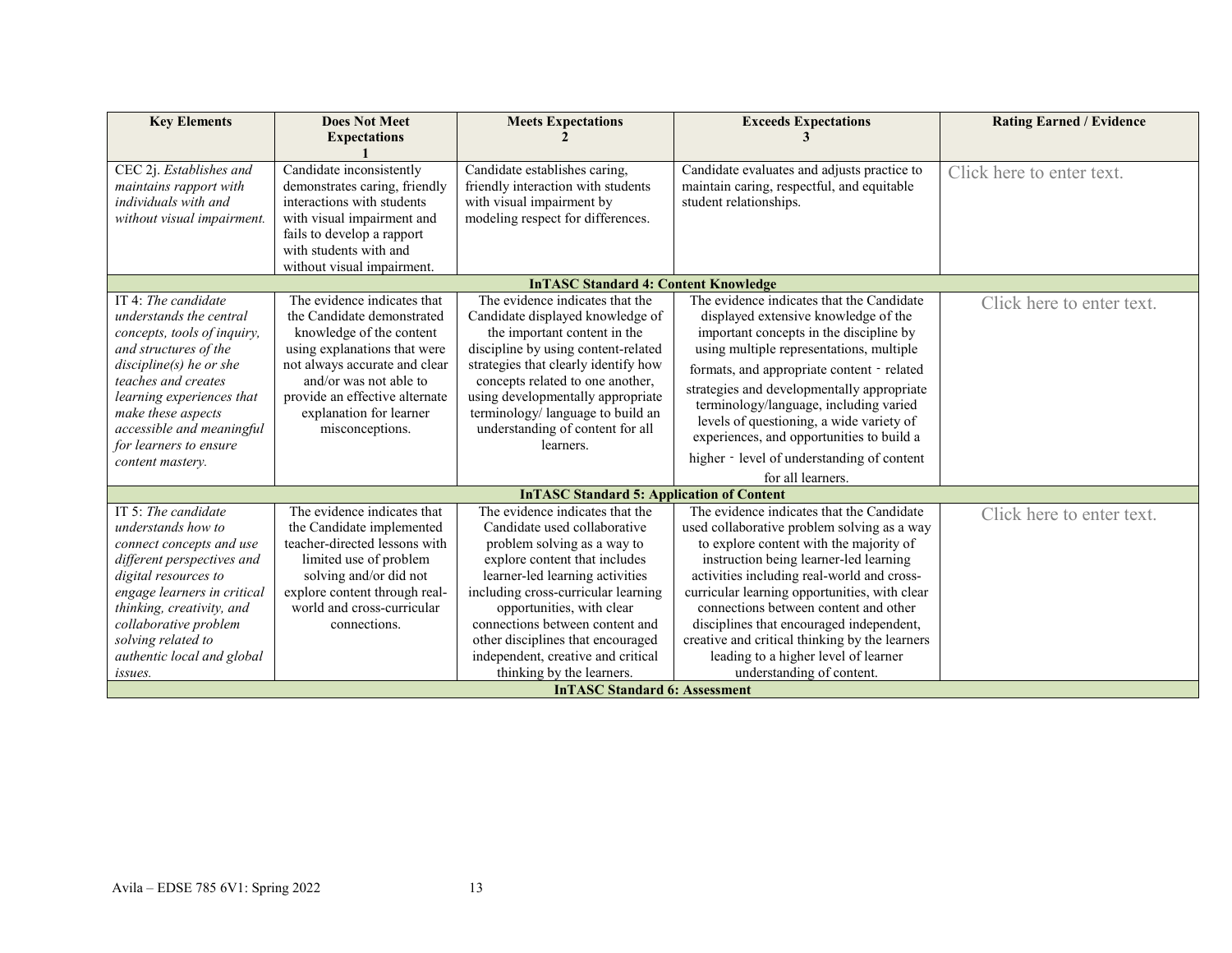| <b>Key Elements</b>                                                                                                                                                                                                                                 | <b>Does Not Meet</b><br><b>Expectations</b>                                                                                                                                                                                                                                           | <b>Meets Expectations</b>                                                                                                                                                                                                       | <b>Exceeds Expectations</b>                                                                                                                                                                                                                                                                                                                                                                                                                              | <b>Rating Earned / Evidence</b> |  |  |
|-----------------------------------------------------------------------------------------------------------------------------------------------------------------------------------------------------------------------------------------------------|---------------------------------------------------------------------------------------------------------------------------------------------------------------------------------------------------------------------------------------------------------------------------------------|---------------------------------------------------------------------------------------------------------------------------------------------------------------------------------------------------------------------------------|----------------------------------------------------------------------------------------------------------------------------------------------------------------------------------------------------------------------------------------------------------------------------------------------------------------------------------------------------------------------------------------------------------------------------------------------------------|---------------------------------|--|--|
| IT 6: The candidate<br>understands and uses<br>multiple methods of<br>assessment, including<br>digital tools, to engage<br>learners in their own<br>growth, to monitor learner<br>progress, and to guide<br>teacher and learner<br>decision making. | The evidence indicates that<br>the Candidate provided<br>limited opportunities for<br>learners to demonstrate<br>learning by using a variety of<br>assessments therefore did not<br>have opportunities of<br>feedback or analysis of<br>learner data to inform future<br>instruction. | The evidence indicates that the<br>Candidate provided effective<br>feedback to learners on multiple<br>instances of formative, summative,<br>informal, and/or formal<br>assessments and analyzed data to<br>inform instruction. | The evidence indicates that the Candidate<br>provided multiple opportunities for learners<br>to demonstrate learning by using formative,<br>summative, informal, and/or formal<br>assessments. Assessments were<br>differentiated to match a full rating of<br>learner needs and abilities, and the<br>Candidate consistently analyzed data to<br>inform instruction, with a clearly articulated<br>rationale for data-based instructional<br>decisions. | Click here to enter text.       |  |  |
|                                                                                                                                                                                                                                                     | <b>CEC Standard 4: Assessment</b>                                                                                                                                                                                                                                                     |                                                                                                                                                                                                                                 |                                                                                                                                                                                                                                                                                                                                                                                                                                                          |                                 |  |  |
| CEC 4a. Creates and<br>explains criteria for<br>assessing student work.                                                                                                                                                                             | Candidate does not explain<br>criteria for assessing student<br>work. Criteria for<br>assessing/monitoring student<br>progress. Criteria for<br>assessment are non-existent<br>or inappropriate for the<br>lesson/task.                                                               | Candidate creates and explains<br>criteria for assessing student work.                                                                                                                                                          | Candidate chooses appropriate assessment<br>tools, communicates criteria to students<br>with visual impairment and collaborative<br>team, confirms their understanding, and<br>applies criteria consistently.                                                                                                                                                                                                                                            | Click here to enter text.       |  |  |
| CEC 4b. Plans for using<br>various methods to assess<br>students' learning.                                                                                                                                                                         | Candidate fails to plan for<br>using various methods to<br>assess students' learning.                                                                                                                                                                                                 | Candidate plans for using various<br>methods to assess students'<br>learning.                                                                                                                                                   | Candidate plans for using various evidence-<br>based methods to assess students' learning.                                                                                                                                                                                                                                                                                                                                                               | Click here to enter text.       |  |  |
| CEC 4c. Assesses for<br>understanding and<br>mastery through<br>observation of students'<br>performance and<br>evaluation of their work.                                                                                                            | Candidate inconsistently<br>assesses for understanding<br>and mastery through<br>observation of students'<br>performance and evaluation<br>of their work.                                                                                                                             | Candidate assesses for<br>understanding and mastery through<br>observation of students'<br>performance and evaluation of<br>their work.                                                                                         | Candidate plans and implements ongoing<br>assessments to check for understanding and<br>mastery of concepts through observation of<br>students' performance and evaluation of<br>their work and clearly communicates their<br>assessment findings to the students with<br>visual impairment and other key<br>stakeholders.                                                                                                                               | Click here to enter text.       |  |  |
| CEC 4d. Involves and<br>guides students with visual<br>impairment in assessing<br>and reflecting on their<br>own learning.                                                                                                                          | Candidate inconsistently<br>involves and guides students<br>with visual impairment in<br>self-assessment of learning.                                                                                                                                                                 | Candidate involves and guides<br>students with visual impairment in<br>assessing and reflecting on their<br>own learning.                                                                                                       | Candidate provides guidelines/tools for<br>students' self-reflection about work<br>progress, completion, and quality.                                                                                                                                                                                                                                                                                                                                    | Click here to enter text.       |  |  |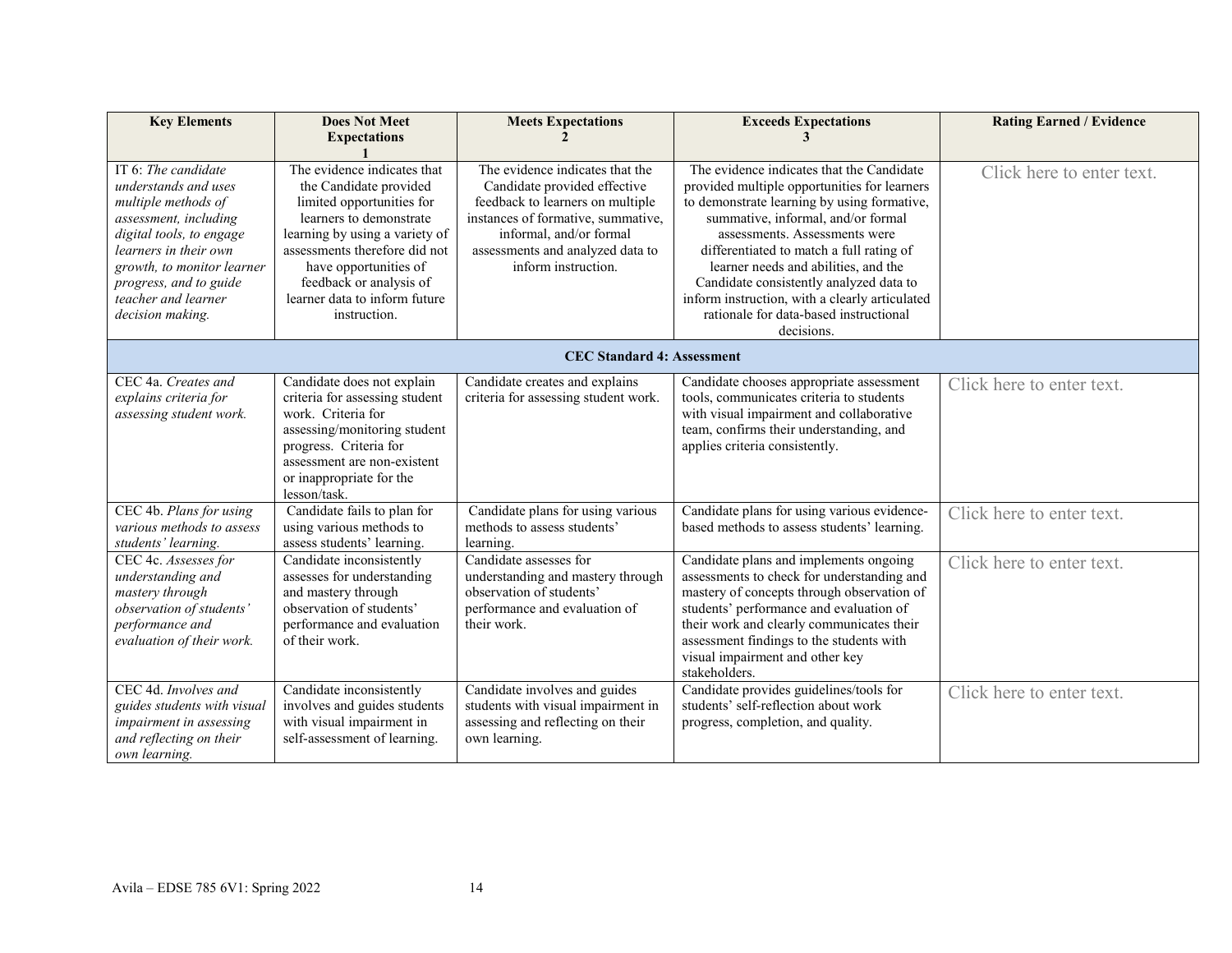| <b>Expectations</b><br>Candidate fails to keep<br>records of students' progress<br>or does not use student<br>assessment data to make<br>instructional decisions.<br>Candidate fails to develop of<br>modify individualized<br>assessment strategies.<br>strategies.<br>Candidate reviews<br>assessment data and | Candidate keeps records of<br>students' progress and problems<br>and uses data from multiple<br>sources to assess student learning.<br>Candidate develops or modifies<br>individualized assessment<br>Candidate analyzes, evaluates and | Candidate maintains records of students'<br>progress and reflects on assessment<br>outcomes for individual and group learning<br>to determine appropriateness of methods,<br>design of assessment tools, clarity of<br>criteria, and/or need for additional data.<br>Candidate develops, modifies, and reflects<br>upon individualized assessment strategies in<br>order to gather a variety of data for<br>instructional decision-making.            | Click here to enter text.<br>Click here to enter text.                                              |
|------------------------------------------------------------------------------------------------------------------------------------------------------------------------------------------------------------------------------------------------------------------------------------------------------------------|-----------------------------------------------------------------------------------------------------------------------------------------------------------------------------------------------------------------------------------------|-------------------------------------------------------------------------------------------------------------------------------------------------------------------------------------------------------------------------------------------------------------------------------------------------------------------------------------------------------------------------------------------------------------------------------------------------------|-----------------------------------------------------------------------------------------------------|
|                                                                                                                                                                                                                                                                                                                  |                                                                                                                                                                                                                                         |                                                                                                                                                                                                                                                                                                                                                                                                                                                       |                                                                                                     |
|                                                                                                                                                                                                                                                                                                                  |                                                                                                                                                                                                                                         |                                                                                                                                                                                                                                                                                                                                                                                                                                                       |                                                                                                     |
|                                                                                                                                                                                                                                                                                                                  |                                                                                                                                                                                                                                         |                                                                                                                                                                                                                                                                                                                                                                                                                                                       |                                                                                                     |
| identifies links to current<br>instructional plans but fails<br>to analyze student<br>assessment data or use the<br>data to improve instructional<br>(summative).                                                                                                                                                | reflects on student assessment data<br>and instruction and monitors<br>progress of individuals with<br>exceptional learning needs to<br>improve instructional practice                                                                  | Candidate uses individual and group<br>progress data to reflect on teaching<br>effectiveness; identifies specific<br>adjustments needed to improve student<br>learning outcomes for all students with<br>visual impairment (summative).                                                                                                                                                                                                               | Click here to enter text.                                                                           |
| Candidate does not use<br>student assessment data to<br>make instructional decisions<br>(formative).                                                                                                                                                                                                             | Candidate uses assessment data to<br>profile student learning and guide<br>instruction (formative).                                                                                                                                     | Candidate evaluates assessment data to<br>develop individual and group profiles that<br>reflect progress of all students with visual<br>impairment and addresses levels of need<br>and learning accomplishments (formative).                                                                                                                                                                                                                          | Click here to enter text.                                                                           |
|                                                                                                                                                                                                                                                                                                                  | <b>InTASC Standard 7: Planning for Instruction</b>                                                                                                                                                                                      |                                                                                                                                                                                                                                                                                                                                                                                                                                                       |                                                                                                     |
| The evidence indicates that<br>the Candidate planned<br>activities that did not include<br>learner-appropriate and<br>measurable objectives<br>aligned with standards and/or<br>use of prior knowledge.                                                                                                          | The evidence indicates that the<br>Candidate planned challenging<br>activities using learner-appropriate                                                                                                                                | The evidence indicates that the Candidate<br>planned challenging activities using learner<br>appropriate and measurable objectives with<br>appropriate scaffolds and differentiation<br>needs to build on prior knowledge and used<br>pedagogical content knowledge/teaching<br>strategies that aligned with multiple<br>standards, including College- and Career-<br>Ready Skills, clearly connects to the range<br>of previous and future learning. | Click here to enter text.                                                                           |
|                                                                                                                                                                                                                                                                                                                  |                                                                                                                                                                                                                                         | and measurable objectives that<br>used appropriate scaffolds and<br>differentiation that address learner<br>needs to build on prior knowledge<br>and used pedagogical content<br>knowledge/teaching strategies<br>aligned with standards, including<br>College- and Career-Ready Skills,<br>and connects to future learning.                                                                                                                          | that address individual learner strengths and<br><b>InTASC Standard 8: Instructional Strategies</b> |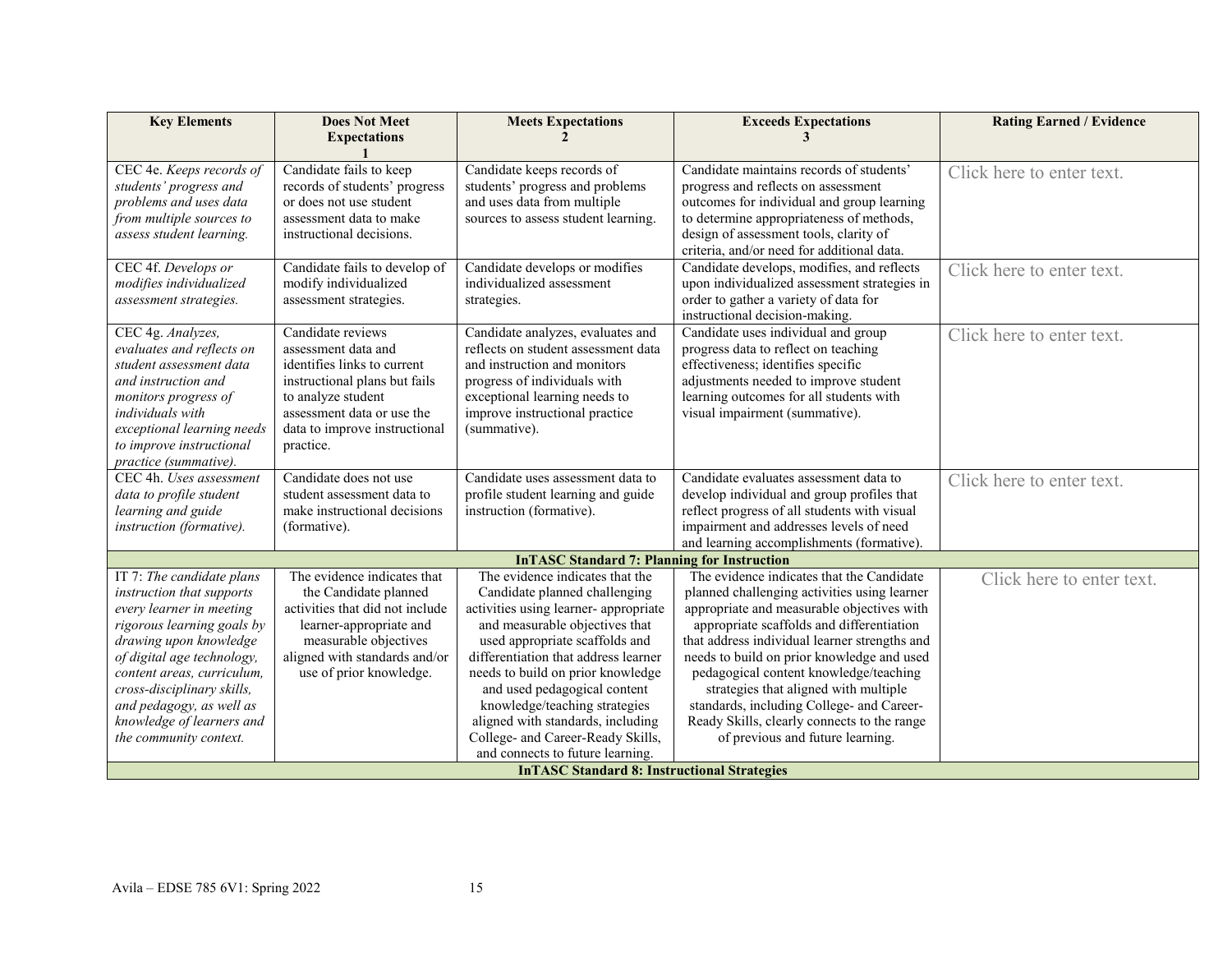| <b>Key Elements</b>                                                                                                                                                                                                                                                 | <b>Does Not Meet</b><br><b>Expectations</b>                                                                                                                                                                                                              | <b>Meets Expectations</b>                                                                                                                                                                                                   | <b>Exceeds Expectations</b>                                                                                                                                                                                                                                                             | <b>Rating Earned / Evidence</b> |
|---------------------------------------------------------------------------------------------------------------------------------------------------------------------------------------------------------------------------------------------------------------------|----------------------------------------------------------------------------------------------------------------------------------------------------------------------------------------------------------------------------------------------------------|-----------------------------------------------------------------------------------------------------------------------------------------------------------------------------------------------------------------------------|-----------------------------------------------------------------------------------------------------------------------------------------------------------------------------------------------------------------------------------------------------------------------------------------|---------------------------------|
| IT $8$ : The candidate<br>understands and uses a<br>variety of instructional<br>strategies to encourage<br>learners to develop deep<br>understanding of content<br>areas and their<br>connections, and to build<br>skills to apply knowledge<br>in meaningful ways. | The evidence indicates that<br>the Candidate used limited<br>instructional strategies that<br>did not allow for<br>differentiated learning<br>situations and/or did not use<br>at least one available<br>technology to engage and<br>challenge learners. | The evidence indicates that the<br>Candidate used a variety of<br>instructional strategies, including<br>appropriate, available technologies,<br>to engage and challenge learners in<br>differentiated learning situations. | The evidence indicates that the Candidate<br>used a variety of instructional strategies,<br>including appropriate, available<br>technologies, to engage and challenge<br>learners in differentiate learning situations<br>allowing all learners to take ownership of<br>their learning. | Click here to enter text.       |
|                                                                                                                                                                                                                                                                     |                                                                                                                                                                                                                                                          | <b>CEC Standard 5: Instructional Planning and Strategies</b>                                                                                                                                                                |                                                                                                                                                                                                                                                                                         |                                 |
| CEC 5a. Selects, adapts,<br>and implements a variety<br>of evidence-based<br>practices validated for<br>specific characteristics of<br>learners with visual<br>impairment and settings.                                                                             | Candidate selects and<br>implements a variety of<br>evidence-based practices but<br>fails to make adaptations that<br>promote student<br>understanding for all<br>students with visual<br>impairment.                                                    | Candidate selects, adapts, and<br>implements a variety of evidence-<br>based practices validated for<br>specific characteristics of learners<br>with visual impairment and<br>settings.                                     | Candidate uses multiple evidence-based<br>strategies, resources, and technologies in<br>units of instruction that promote student<br>understanding for all students with visual<br>impairment.                                                                                          | Click here to enter text.       |
| CEC 5b. Selects a variety<br>of learning experiences,<br>media and materials to<br>accommodate different<br>styles and levels of<br>learning.                                                                                                                       | Candidate selects only one<br>type of learning<br>experiences/adaptations,<br>media and materials<br>including technology.                                                                                                                               | Candidate selects a variety of<br>learning experiences/adaptations,<br>media and materials (including<br>technology) to accommodate<br>different styles and levels of<br>learning.                                          | Candidate selects, adapts, and implements a<br>variety of learning experiences/adaptations,<br>media and materials (including technology)<br>to accommodate different styles and levels<br>of learning.                                                                                 | Click here to enter text.       |
| CEC 5c. Adapts pacing,<br>methods, and materials<br>utilizing feedback from<br>students with visual<br>impairment.                                                                                                                                                  | Candidate inconsistently<br>adapts pacing, methods and<br>materials.                                                                                                                                                                                     | Candidate adapts pacing, methods,<br>and materials utilizing feedback<br>from learners with visual<br>impairment and/or based on<br>performance data of learners with<br>visual impairment.                                 | Candidate reflects on the efficacy of pacing,<br>methods and materials and makes<br>adaptations as needed.                                                                                                                                                                              | Click here to enter text.       |
| CEC 5d. Provides<br>opportunities for learners<br>with visual impairment to<br>work independently and in<br>cooperative groups.                                                                                                                                     | Candidate inconsistently<br>provides opportunities for<br>learners with visual<br>impairment to work<br>independently and in<br>cooperative groups.                                                                                                      | Candidate provides opportunities<br>for learners with visual impairment<br>to work independently and in<br>cooperative groups.                                                                                              | Candidate provides structured opportunities<br>and provides formative feedback to learners<br>with visual impairment to allow them to<br>work independently and in cooperative<br>group.                                                                                                | Click here to enter text.       |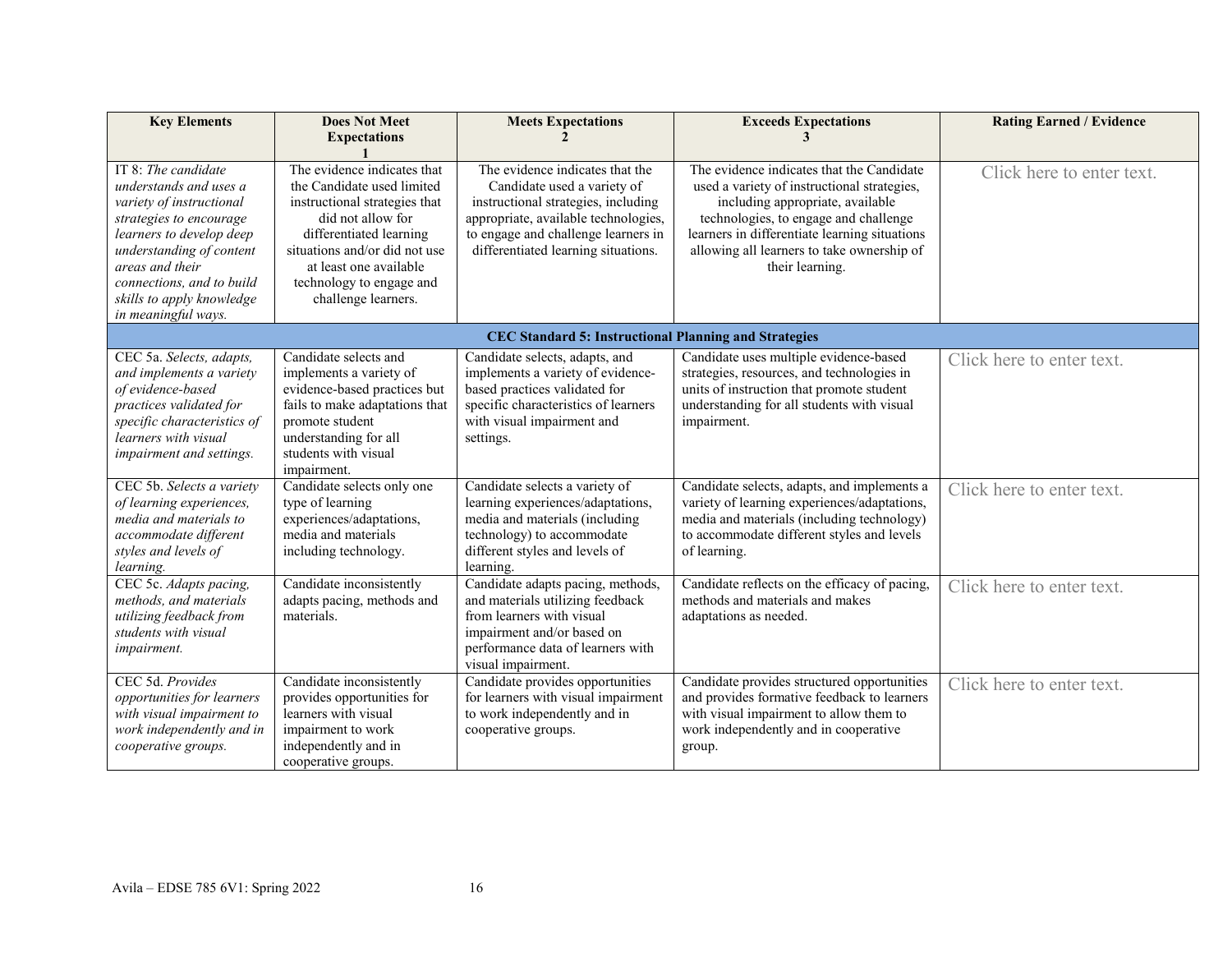| <b>Key Elements</b>                                                                                                                                        | <b>Does Not Meet</b><br><b>Expectations</b>                                                                                                                        | <b>Meets Expectations</b><br>$\mathcal{L}$                                                                                                                                                                                                                    | <b>Exceeds Expectations</b><br>3                                                                                                                                                                                                                                                | <b>Rating Earned / Evidence</b> |
|------------------------------------------------------------------------------------------------------------------------------------------------------------|--------------------------------------------------------------------------------------------------------------------------------------------------------------------|---------------------------------------------------------------------------------------------------------------------------------------------------------------------------------------------------------------------------------------------------------------|---------------------------------------------------------------------------------------------------------------------------------------------------------------------------------------------------------------------------------------------------------------------------------|---------------------------------|
|                                                                                                                                                            |                                                                                                                                                                    |                                                                                                                                                                                                                                                               |                                                                                                                                                                                                                                                                                 |                                 |
| CEC 5e. Encourages<br>critical thinking and<br>problem solving through<br>prompts, questioning, and<br>application.                                        | Candidate inconsistently<br>provides prompts, questions<br>and application<br>opportunities.                                                                       | Candidate encourages critical<br>thinking and problem solving<br>through prompts, questioning, and<br>application. Strategies for learners<br>with additional disabilities include<br>self-awareness skills, self-<br>management, and self-control<br>skills. | Candidate encourages critical thinking and<br>problem solving on a consistent basis<br>through prompts, questioning, and<br>application.<br>Strategies for learners with additional<br>disabilities include self-awareness skills,<br>self-management, and self-control skills. | Click here to enter text.       |
| CEC 5f. Demonstrates<br>competence in using<br>technology to achieve<br>instructional objectives.                                                          | Candidate fails to<br>demonstrate competence in<br>using technology to achieve<br>instructional objectives.                                                        | Candidate demonstrates<br>competence in using technology to<br>achieve instructional objectives.                                                                                                                                                              | Candidate demonstrates high levels of skill<br>in using technology to achieve instructional<br>objectives.                                                                                                                                                                      | Click here to enter text.       |
| CEC 5g. Develops and<br>selects instructional<br>content, resources, and<br>strategies that respond to<br>cultural, linguistic, and<br>gender differences. | Candidate does not develop<br>or select instructional<br>content, resources, and<br>strategies that respond to<br>cultural, linguistic, and<br>gender differences. | Candidate uses instructional<br>content, resources, and strategies<br>that respond to cultural, linguistic,<br>and gender differences.                                                                                                                        | Candidate uses instructional content,<br>resources, and strategies that respond to<br>cultural, linguistic, and gender differences<br>on a consistent basis                                                                                                                     | Click here to enter text.       |
| CEC 5h. Uses strategies<br>to facilitate maintenance<br>and generalization of<br>skills across learning<br>environments                                    | Candidate does not use<br>strategies to facilitate<br>maintenance and<br>generalization of skills<br>across learning environments                                  | Candidate uses strategies to<br>facilitate maintenance and<br>generalization of skills across<br>learning environments                                                                                                                                        | Candidate uses multiple strategies to<br>facilitate maintenance and generalization of<br>skills across learning environments                                                                                                                                                    | Click here to enter text.       |
| CEC 5i. Select and adapt<br>materials in Braille,<br>accessible print, and other<br>formats.                                                               | Candidate does not select<br>and adapt materials in<br>braille, accessible print, and<br>other formats.                                                            | Candidate select and adapt<br>materials in braille, accessible<br>print, and other formats.                                                                                                                                                                   | Candidate selects and adapts high quality<br>materials in braille, accessible print, and<br>other formats.                                                                                                                                                                      | Click here to enter text.       |
| CEC 5j. Demonstrates use<br>of adaptive technologies<br>for tactile learners with<br>visual impairment                                                     | Candidate fails to<br>demonstrate competence in<br>teaching use of braillewriter,<br>slate and stylus, and<br>computer technology to<br>produce Braille materials. | Candidate demonstrates<br>competence in teaching use of<br>braillewriter, slate and stylus, and<br>computer technology to produce<br>Braille materials.                                                                                                       | Candidate demonstrates high-levels of<br>competence in teaching use of braillewriter,<br>slate and stylus, and computer technology<br>to produce Braille materials.                                                                                                             | Click here to enter text.       |
| CEC 5k. Teaches the use<br>of the abacus, talking<br>calculator, tactile<br>graphics, and adapted<br>science equipment                                     | Candidate fails to<br>demonstrate competence in<br>teaching the use of abacus,<br>talking calculator, tactile<br>graphics, and adapted<br>science equipment.       | Candidate demonstrates<br>competence in teaching the use of<br>abacus, talking calculator, tactile<br>graphics, and adapted science<br>equipment.                                                                                                             | Candidate demonstrates high-level<br>competence in teaching the use of abacus,<br>talking calculator, tactile graphics, and<br>adapted science equipment.                                                                                                                       | Click here to enter text.       |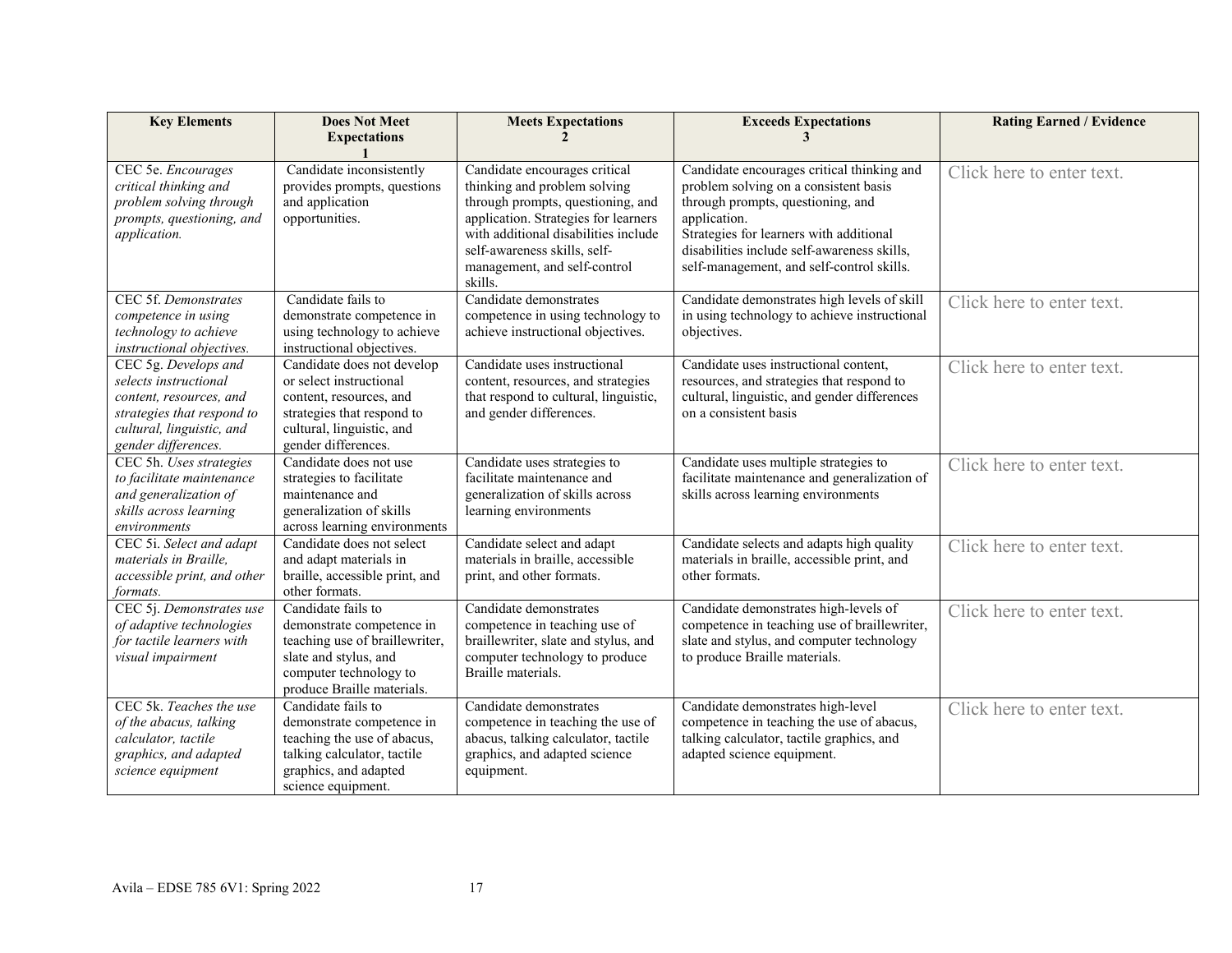| <b>Key Elements</b>                                                                                                                                                                                                                                     | <b>Does Not Meet</b><br><b>Expectations</b>                                                                                                                                                                                               | <b>Meets Expectations</b>                                                                                                                                                                                                                 | <b>Exceeds Expectations</b>                                                                                                                                                                                                                                                                                                                                                                    | <b>Rating Earned / Evidence</b> |
|---------------------------------------------------------------------------------------------------------------------------------------------------------------------------------------------------------------------------------------------------------|-------------------------------------------------------------------------------------------------------------------------------------------------------------------------------------------------------------------------------------------|-------------------------------------------------------------------------------------------------------------------------------------------------------------------------------------------------------------------------------------------|------------------------------------------------------------------------------------------------------------------------------------------------------------------------------------------------------------------------------------------------------------------------------------------------------------------------------------------------------------------------------------------------|---------------------------------|
| CEC 51. Teaches literacy<br>skills to individuals who<br>have vision loss as well as<br>other disabilities                                                                                                                                              | Candidate fails to<br>demonstrate competence in<br>teaching literacy to students<br>with visual impairment.                                                                                                                               | Candidate demonstrates<br>competence in teaching literacy<br>skills to learners with vision loss,<br>including those with multiple<br>disabilities.                                                                                       | Candidate takes a proactive role in<br>facilitating literacy instruction, drawing on<br>evidence based-practices and collaborating<br>with other team members to meet the needs<br>of students with visual impairments and<br>those who have other disabilities.                                                                                                                               | Click here to enter text.       |
| CEC 5m. Uses strategies<br>to support and enhance<br>communication skills of<br>individuals with visual<br>impairment.                                                                                                                                  | Candidate uses limited<br>strategies to support and<br>enhance communication<br>skills of individuals with<br>visual impairment.                                                                                                          | Candidate uses strategies to<br>support and enhance<br>communication skills of<br>individuals with visual impairment.                                                                                                                     | Candidate uses evidence based strategies,<br>appropriate technology, including assistive<br>technology, when appropriate, and<br>modeling to support and enhance<br>communication skills of individuals with<br>visual impairment.                                                                                                                                                             | Click here to enter text.       |
| CEC 5n. Uses<br>communication strategies<br>and resources to facilitate<br>understanding of subject<br>matter for individuals with<br>exceptional learning needs<br>whose primary language<br>is not the dominant<br>language.                          | Candidate uses limited<br>strategies to individualize the<br>curriculum to facilitate<br>understanding of subject<br>matter for individuals with<br>exceptional learning needs<br>whose primary language is<br>not the dominant language. | Candidate uses communication<br>strategies and resources to facilitate<br>understanding of subject matter for<br>individuals with exceptional<br>learning needs whose primary<br>language is not the dominant<br>language.                | Candidate uses evidence based<br>communication strategies, appropriate<br>technology, collaboration with ELL<br>teachers, and resources to facilitate<br>understanding of subject matter for<br>individuals with exceptional learning needs<br>whose primary language is not the dominant<br>language.                                                                                         | Click here to enter text.       |
| CEC 50. Uses assessment<br>data from informal<br>reading inventories to<br>develop instructional<br>plans for learners with<br>visual impairment.                                                                                                       | Candidate develops<br>instructional plans for<br>learners with visual<br>impairment without taking<br>assessment data from<br>informal reading inventories<br>into account.                                                               | Candidate uses assessment data<br>from informal reading inventories<br>to develop instructional plans for<br>learners with visual impairment.                                                                                             | Candidate uses assessment data from<br>informal reading inventories and current<br>evidence based practices to develop<br>instructional plans for learners with visual<br>impairment.                                                                                                                                                                                                          | Click here to enter text.       |
| CEC 5p. Uses a variety of<br>research-based<br>educational practices and<br>curriculum guidelines to<br>develop units and lesson<br>plans that meet the<br>developmental and<br>academic needs of diverse<br>learners with visual<br><i>impairment.</i> | Candidate employs<br>educational practices that are<br>not research-based and<br>develops units and lesson<br>plans that fail to meet the<br>needs of the diverse learners<br>with visual impairment.                                     | Candidate uses a variety of<br>research-based educational<br>practices and curriculum guidelines<br>to develop units and lesson plans<br>that meet the developmental and<br>academic needs of diverse learners<br>with visual impairment. | Candidate uses a wide variety of materials<br>and resources to access and build upon<br>students' prior knowledge, interests,<br>instructional and linguistic needs to extend<br>student understanding. Candidate reflects<br>on educational practices and makes changes<br>to those practices based upon research base<br>as well as knowledge of students' diverse<br>needs and experiences. | Click here to enter text.       |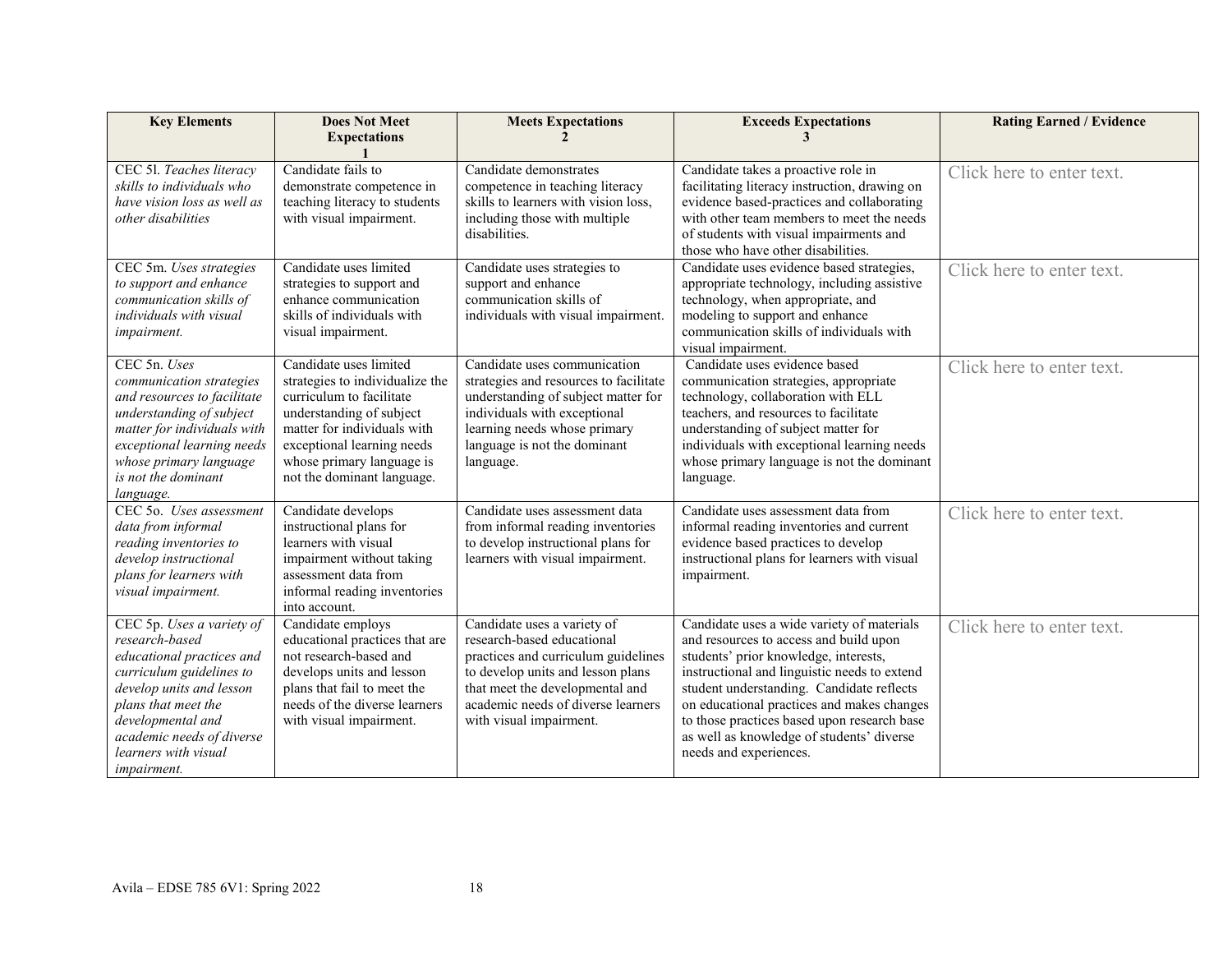| <b>Key Elements</b>                                                  | <b>Does Not Meet</b>          | <b>Meets Expectations</b>                                               | <b>Exceeds Expectations</b>                                                          | <b>Rating Earned / Evidence</b> |  |
|----------------------------------------------------------------------|-------------------------------|-------------------------------------------------------------------------|--------------------------------------------------------------------------------------|---------------------------------|--|
|                                                                      | <b>Expectations</b>           | $\mathfrak{D}$                                                          | 3                                                                                    |                                 |  |
| CEC 5q. Sequence,                                                    | Candidate plans a sequence    | Candidate plans a sequence of                                           | Candidate plans a sequence of activities                                             |                                 |  |
| implement, and evaluate                                              | of activities which is not    | activities, which are focused on                                        | which is focused on individualized learning                                          | Click here to enter text.       |  |
| individualized learning                                              | focused on individualized     | individualized learning                                                 | objective(s) and builds off of students' prior                                       |                                 |  |
| objectives                                                           | learning objective(s).        | objective(s).                                                           | knowledge, life experiences and interests.                                           |                                 |  |
| CEC 5r. Facilitates                                                  | Candidate is overly directive | Candidate facilitates learning                                          | Candidate analyzes the effectiveness of                                              | Click here to enter text.       |  |
| learning experiences that                                            | in class, misses most         | experiences that incorporate self-                                      | student interactions during learning                                                 |                                 |  |
| incorporate self-direction,                                          | opportunities for students    | direction, interaction, choice, and                                     | experiences and incorporates self-directed                                           |                                 |  |
| interaction, choice, and                                             | with visual impairment to     | consideration of multiple                                               | activities appropriate for the cognitive and                                         |                                 |  |
| consideration of multiple                                            | learn self-direction, make    | perspectives.                                                           | social development and skill set of students                                         |                                 |  |
| perspectives                                                         | choices, and share their      |                                                                         | with visual impairment.                                                              |                                 |  |
|                                                                      | perspectives.                 |                                                                         |                                                                                      |                                 |  |
| CEC 5s. Gathers, creates,                                            | Candidate uses class time to  | Candidate gathers, creates, and                                         | Candidate gathers a variety of materials and                                         | Click here to enter text.       |  |
| and organizes materials                                              | gather and organize materials | organizes materials and equipment                                       | equipment in advance of class and uses                                               |                                 |  |
| and equipment in advance.                                            | due to their inability to     | in advance.                                                             | instructional assessments to make decisions                                          |                                 |  |
|                                                                      | prepare in advance.           |                                                                         | about which materials are most appropriate                                           |                                 |  |
|                                                                      |                               |                                                                         | for each individual with exceptional                                                 |                                 |  |
|                                                                      |                               |                                                                         | learning needs.                                                                      |                                 |  |
| CEC 5t. Incorporates and                                             | Candidate fails to            | Candidate incorporates and                                              | Candidate incorporates and implements a                                              | Click here to enter text.       |  |
| implements instructional                                             | incorporate instructional and | implements instructional and                                            | variety of instructional and assistive                                               |                                 |  |
| and assistive technology                                             | assistive technology into the | assistive technology into the                                           | technology into the educational program on                                           |                                 |  |
| into the educational                                                 | educational program.          | educational program.                                                    | a daily basis to meet the needs of                                                   |                                 |  |
| program.<br>CEC 5u. Evaluates and                                    | Candidate fails to use        |                                                                         | individuals with visual impairment.                                                  |                                 |  |
| modifies instructional                                               | assessment data to make       | Candidate evaluates and modifies<br>instructional practices in response | Candidate evaluates assessment data to<br>develop individual and group profiles that | Click here to enter text.       |  |
| practices in response to                                             | instructional decisions.      | to ongoing assessment data.                                             | reflect progress of all students with visual                                         |                                 |  |
| ongoing assessment data.                                             |                               |                                                                         | impairment and addresses levels of need                                              |                                 |  |
|                                                                      |                               |                                                                         | and learning accomplishments.                                                        |                                 |  |
| CEC 5v. Provides                                                     | Candidate provides only one   | Candidate provides opportunities                                        | Candidate evaluates assessment data to                                               | Click here to enter text.       |  |
| opportunities for learners                                           | level of instruction for the  | for learners with visual impairment                                     | develop individual profile that reflects                                             |                                 |  |
| with visual impairment to                                            | entire class and/or caseload. | to participate actively and                                             | progress of all students with visual                                                 |                                 |  |
| participate actively and                                             |                               | successfully at different levels.                                       | impairment and uses these profiles to design                                         |                                 |  |
| successfully at different                                            |                               |                                                                         | and provide opportunities for learners with                                          |                                 |  |
| levels.                                                              |                               |                                                                         | visual impairment to participate actively                                            |                                 |  |
|                                                                      |                               |                                                                         | and successfully at different levels.                                                |                                 |  |
| CEC 5w. Use functional                                               | Candidate develops            | Candidate uses functional                                               | Candidate uses multiple data points                                                  | Click here to enter text.       |  |
| assessments to develop                                               | intervention plans without    | assessments to develop                                                  | including functional assessment to develop                                           |                                 |  |
| intervention plans.                                                  | the use of data from          | intervention plans.                                                     | intervention plans.                                                                  |                                 |  |
|                                                                      | functional assessments.       |                                                                         |                                                                                      |                                 |  |
| <b>InTASC Standard 9: Professional Learning and Ethical Practice</b> |                               |                                                                         |                                                                                      |                                 |  |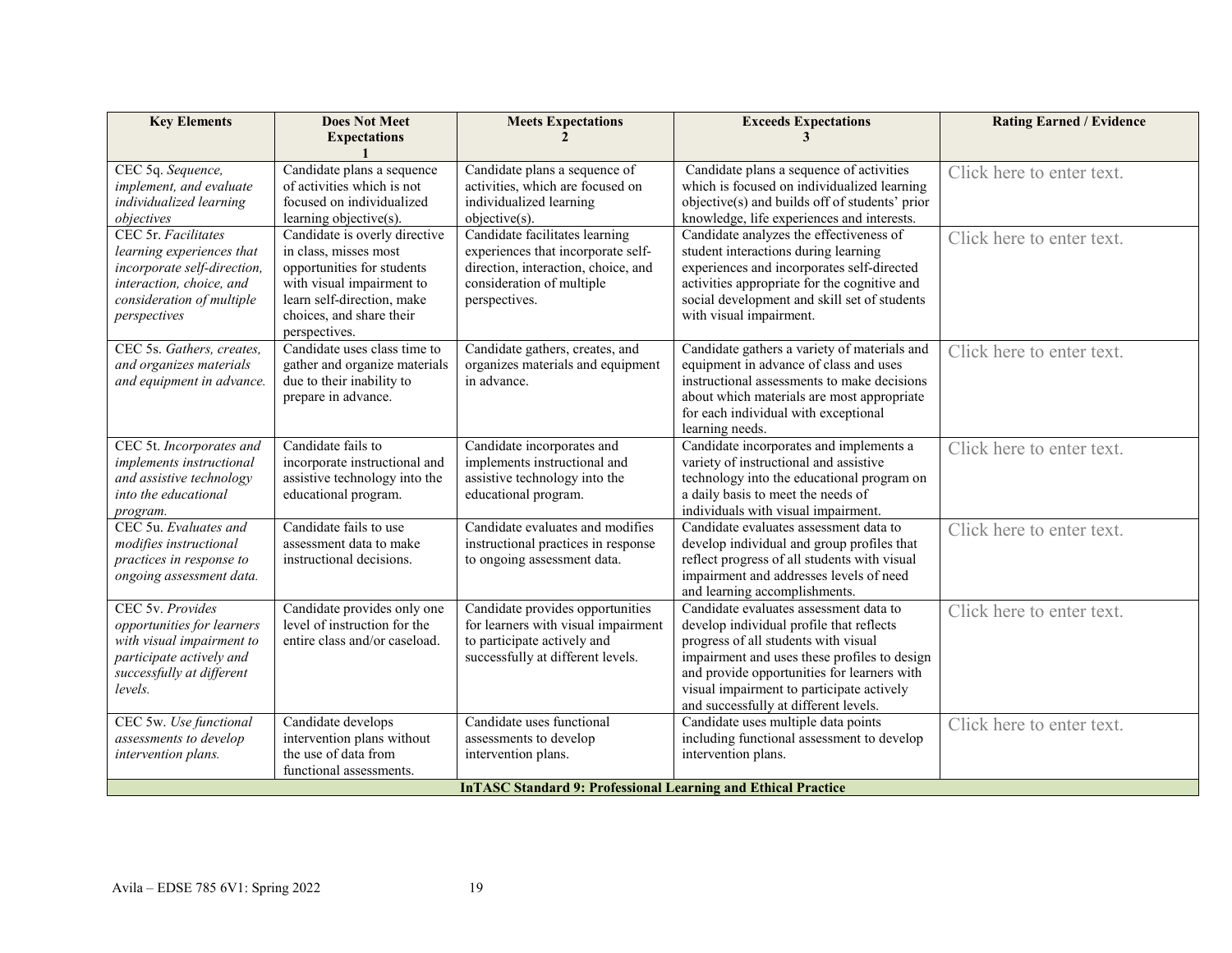| <b>Key Elements</b>                                                                                                                                                                                                                                                                                                                                                                               | <b>Does Not Meet</b><br><b>Expectations</b>                                                                                                                                                                                               | <b>Meets Expectations</b>                                                                                                                                                                                                               | <b>Exceeds Expectations</b>                                                                                                                                                                                                                                                                                                                        | <b>Rating Earned / Evidence</b> |  |
|---------------------------------------------------------------------------------------------------------------------------------------------------------------------------------------------------------------------------------------------------------------------------------------------------------------------------------------------------------------------------------------------------|-------------------------------------------------------------------------------------------------------------------------------------------------------------------------------------------------------------------------------------------|-----------------------------------------------------------------------------------------------------------------------------------------------------------------------------------------------------------------------------------------|----------------------------------------------------------------------------------------------------------------------------------------------------------------------------------------------------------------------------------------------------------------------------------------------------------------------------------------------------|---------------------------------|--|
| IT 9: The candidate<br>engages in ongoing<br>professional learning and<br>uses evidence to<br>continually evaluate his or<br>her practice, particularly<br>the effects of teacher<br>choices and actions on<br>others (learners, families,<br>other professionals, and<br>the community), and<br>adapts practice to meet<br>the needs of each learner<br>in an ethical and<br>responsible manner. | The evidence indicates that<br>the Candidate did not<br>participate in professional<br>development; participated in<br>professional development<br>not relevant to needs<br>identified through ethical and<br>responsible self-reflection | The evidence indicates that the<br>Candidate used self-reflection to<br>identify professional development<br>opportunities relevant to learning<br>and applied activities in their<br>teaching in an ethical and<br>responsible manner. | The evidence indicates that the Candidate<br>consistently used self-reflection to identify<br>professional development opportunities<br>relevant to improving teaching and learning<br>for specific groups of learners and<br>successfully made systematic application of<br>activities in their teaching in an ethical and<br>responsible manner. | Click here to enter text.       |  |
| <b>CEC Standard 6: Professional Learning and Ethical Practice</b>                                                                                                                                                                                                                                                                                                                                 |                                                                                                                                                                                                                                           |                                                                                                                                                                                                                                         |                                                                                                                                                                                                                                                                                                                                                    |                                 |  |
| CEC 6a. Exhibits a<br>commitment to<br>professional standards<br>associated with their<br>areas of expertise.                                                                                                                                                                                                                                                                                     | Candidate fails to provide<br>evidence that professional<br>standards have been<br>integrated into work with<br>students with visual<br>impairment.                                                                                       | Candidate exhibits a commitment<br>to professional standards<br>associated with their areas of<br>expertise.                                                                                                                            | Candidate extends own professional<br>practice by reflecting on professional<br>literature or by being a member of a<br>professional organization or by attending<br>professional workshops, seminars, and/or<br>conferences.                                                                                                                      | Click here to enter text.       |  |
| CEC 6b. Demonstrates<br>courtesy and caring in<br>relationships with students<br>with visual impairment.                                                                                                                                                                                                                                                                                          | Candidate fails to build<br>relationships with the<br>students with visual<br>impairment, maintaining too<br>much distance or<br>demonstrating a lack of<br>courtesy and caring.                                                          | Candidate demonstrates courtesy<br>and caring in relationships with<br>students with visual impairment.                                                                                                                                 | Candidate consistently exhibits appropriate<br>rapport, courtesy and caring in relationship<br>with students with visual impairment based<br>on reflection.                                                                                                                                                                                        | Click here to enter text.       |  |
| CEC 6c. Supports<br>learning environments<br>that encourage the<br>academic, social, and<br>professional growth of all<br>students with visual<br>impairment.                                                                                                                                                                                                                                     | Candidate fails to provide<br>evidence that they have<br>considered the different<br>abilities, needs, learning<br>styles, and cultures of<br>students with visual<br>impairment in classroom<br>work.                                    | Candidate supports learning<br>environments that encourage the<br>academic, social, and professional<br>growth of all students with visual<br>impairment.                                                                               | Candidate reflects on work with students to<br>determine how well a positive learning<br>environment was created and considers<br>different approaches to meeting the needs of<br>students with visual impairment.                                                                                                                                 | Click here to enter text.       |  |

#### Avila – EDSE 785 6V1: Spring 2022 20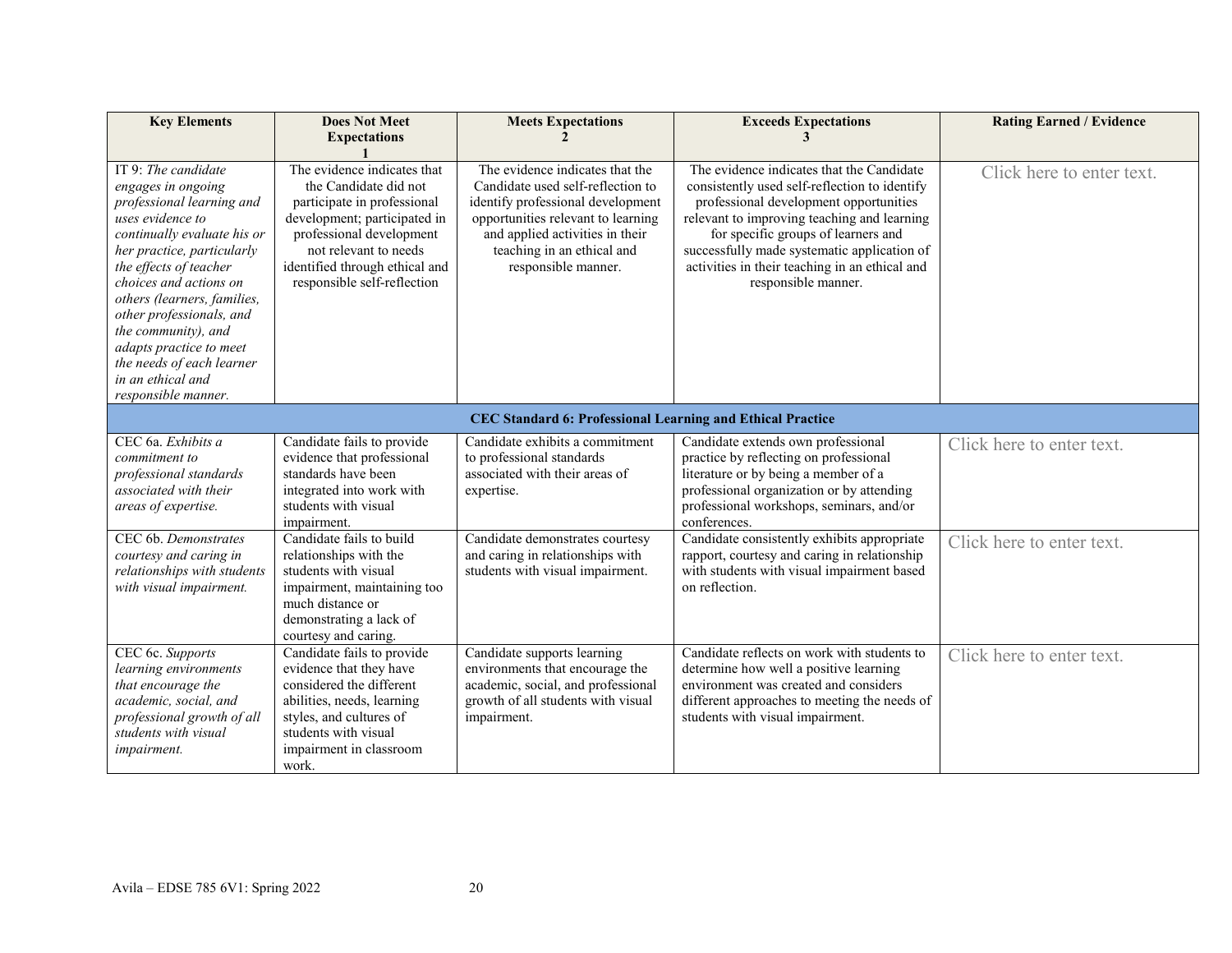| <b>Key Elements</b>                                                                                                                      | <b>Does Not Meet</b><br><b>Expectations</b>                                                                                                               | <b>Meets Expectations</b>                                                                                                               | <b>Exceeds Expectations</b>                                                                                                                                                                                                                                                      | <b>Rating Earned / Evidence</b> |
|------------------------------------------------------------------------------------------------------------------------------------------|-----------------------------------------------------------------------------------------------------------------------------------------------------------|-----------------------------------------------------------------------------------------------------------------------------------------|----------------------------------------------------------------------------------------------------------------------------------------------------------------------------------------------------------------------------------------------------------------------------------|---------------------------------|
|                                                                                                                                          |                                                                                                                                                           |                                                                                                                                         |                                                                                                                                                                                                                                                                                  |                                 |
| CEC 6d. Guides student<br>behavior and moral<br>development through an<br>emphasis on personal<br>responsibility for the<br>common good. | Candidate does not<br>emphasize personal<br>responsibility and fails to<br>guide student behavior and<br>moral development.                               | Candidate guides student behavior<br>and moral development through an<br>emphasis on personal<br>responsibility for the common<br>good. | Candidate guides student behavior and<br>moral development through an emphasis on<br>personal responsibility for the common<br>good and models this responsibility for the<br>class through their daily actions.                                                                 | Click here to enter text.       |
| CEC 6e. Presents content<br>accurately and<br>instructions clearly.                                                                      | Candidate presents content<br>inaccurately and instructions<br>in an unclear manner.                                                                      | Candidate presents content<br>accurately and instructions clearly.                                                                      | Candidate presents content accurately and<br>instructions clearly using a variety of<br>presentation modalities.                                                                                                                                                                 | Click here to enter text.       |
| CEC 6f. Demonstrates<br>growth and dissemination<br>of professional knowledge<br>and skills.                                             | Candidate fails to<br>demonstrate growth of<br>professional knowledge and<br>skills.                                                                      | Candidate demonstrates growth<br>and dissemination of professional<br>knowledge and skills.                                             | Candidate accepts constructive feedback,<br>and demonstrates growth and dissemination<br>of professional knowledge and skills.                                                                                                                                                   | Click here to enter text.       |
| CEC 6g. Reflect on one's<br>practice to improve<br>instruction and guide<br>professional growth                                          | Candidate displays no<br>evidence of the ability or<br>willingness to reflect on<br>effectiveness, is unaware of<br>effectiveness or student<br>learning. | Candidate reflects on his/her<br>professional practice, including<br>personal teaching and learning<br>style.                           | Candidate reflects upon, interprets, and<br>communicates evidence of one's own<br>effectiveness as a teacher, including<br>evidence of success in fostering student<br>progress in learning. Candidate uses<br>evidence of effectiveness in planning for<br>further instruction. | Click here to enter text.       |
| CEC 6h. Practices within<br>one's skill limits and<br>obtains assistance as<br>needed.                                                   | Candidate refuses to obtain<br>assistance when needed and<br>practices beyond his or her<br>skill limit.                                                  | Candidate engages in reflective<br>practice (practices within one's<br>skill limits and obtains assistance<br>as needed).               | Candidate actively seeks feedback and<br>constructive criticism in the classroom and<br>engages in reflective practice (practices<br>within one's skill limits and obtains<br>assistance as needed).                                                                             | Click here to enter text.       |
| CEC 6i. Demonstrates<br>responsibility,<br>dependability, flexibility,<br>and a positive attitude.                                       | Candidate is late to meetings,<br>misses deadlines or needs to<br>be reminded often of<br>obligations. Candidate<br>demonstrates a negative<br>attitude.  | Candidate demonstrates<br>responsibility, dependability,<br>flexibility, and a positive attitude.                                       | Candidate reflects on ability to meet<br>expectations, plans and carries out tasks<br>associated with role promptly, and<br>consistently displays a positive attitude.                                                                                                           | Click here to enter text.       |
| CEC 6j. Observes school<br>policies and procedures.                                                                                      | Candidate violates school<br>policies and procedures.                                                                                                     | Candidate observes school policies<br>and procedures.                                                                                   | Candidate consistently observes and<br>enforces school policies and procedures.                                                                                                                                                                                                  | Click here to enter text.       |
| CEC 6k. Projects a<br>professional image in<br>terms of demeanor and<br>appearance.                                                      | Candidate dresses or behaves<br>in an unprofessional manner.                                                                                              | Candidate projects a professional<br>image in terms of demeanor and<br>appearance.                                                      | Candidate projects a professional image in<br>terms of demeanor and appearance and<br>encourages students with visual impairment<br>to do the same.                                                                                                                              | Click here to enter text.       |
| CEC 61. Demonstrates<br>effective oral<br>communication skills.                                                                          | Candidate's oral<br>communication is difficult to<br>understand or follow,<br>making it ineffective.                                                      | Candidate demonstrates effective<br>oral communication skills.                                                                          | Candidate demonstrates highly effective<br>oral communication skills making material<br>presented verbally easy to understand and<br>follow.                                                                                                                                     | Click here to enter text.       |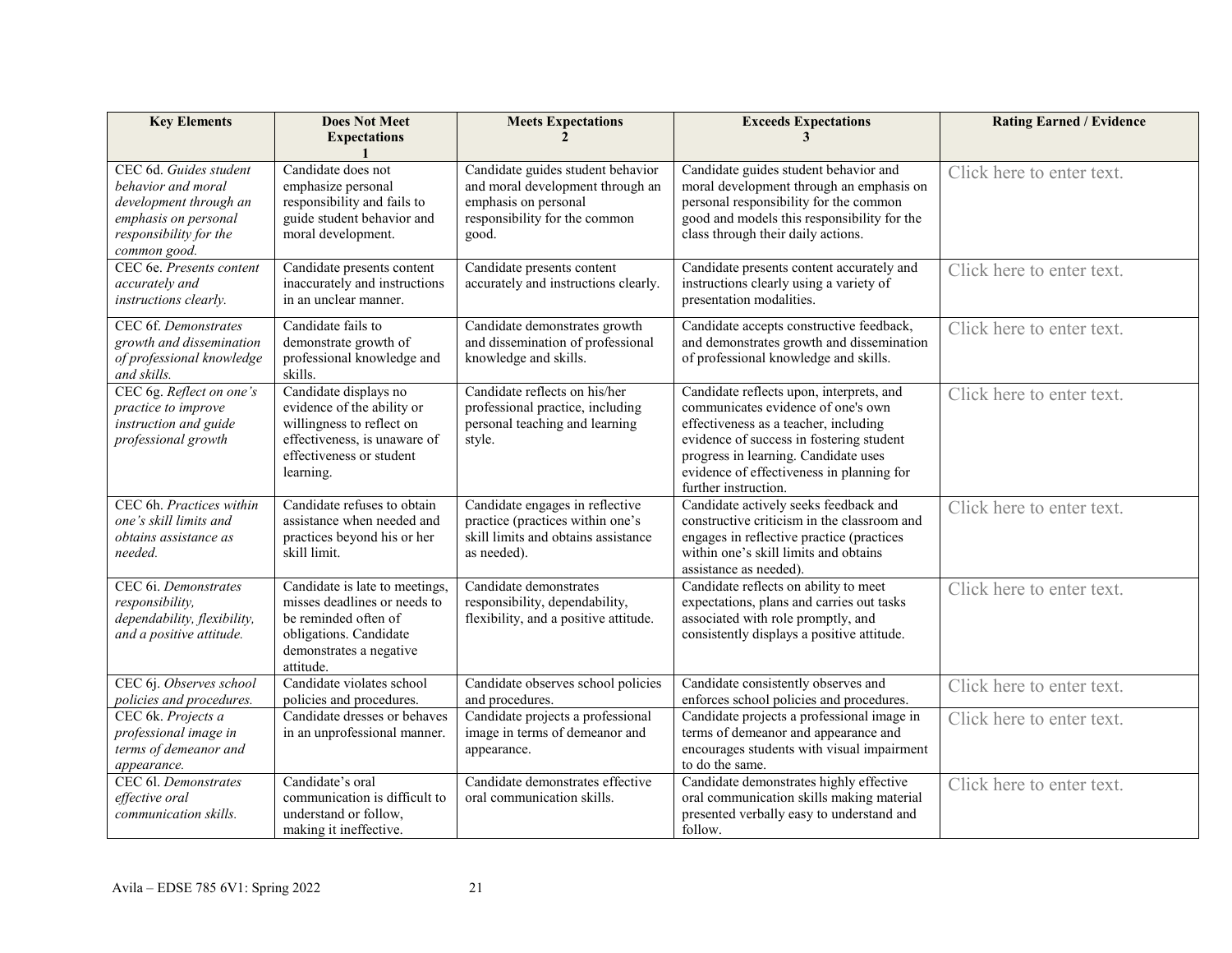| <b>Key Elements</b>                                                                                                                                                                                                                                                                                                                                 | <b>Does Not Meet</b><br><b>Expectations</b>                                                                                                                                                                                              | <b>Meets Expectations</b>                                                                                                                                                                                                                                                                                                                                                | <b>Exceeds Expectations</b><br>3                                                                                                                                                                                                                                                                                                                                                                      | <b>Rating Earned / Evidence</b> |  |  |  |
|-----------------------------------------------------------------------------------------------------------------------------------------------------------------------------------------------------------------------------------------------------------------------------------------------------------------------------------------------------|------------------------------------------------------------------------------------------------------------------------------------------------------------------------------------------------------------------------------------------|--------------------------------------------------------------------------------------------------------------------------------------------------------------------------------------------------------------------------------------------------------------------------------------------------------------------------------------------------------------------------|-------------------------------------------------------------------------------------------------------------------------------------------------------------------------------------------------------------------------------------------------------------------------------------------------------------------------------------------------------------------------------------------------------|---------------------------------|--|--|--|
|                                                                                                                                                                                                                                                                                                                                                     |                                                                                                                                                                                                                                          |                                                                                                                                                                                                                                                                                                                                                                          |                                                                                                                                                                                                                                                                                                                                                                                                       |                                 |  |  |  |
| CEC 6m. Demonstrates<br>effective written<br>communication skills.                                                                                                                                                                                                                                                                                  | Candidate's written<br>communication is difficult to<br>understand or follow,<br>making it ineffective.                                                                                                                                  | Candidate demonstrates effective<br>written communication skills.                                                                                                                                                                                                                                                                                                        | Candidate demonstrates highly effective<br>written communication skills making<br>material presented in writing easy to<br>understand and follow.                                                                                                                                                                                                                                                     | Click here to enter text.       |  |  |  |
| CEC 6n. Demonstrates<br>high expectations for all<br>students with visual<br>impairment to develop the<br>highest possible learning<br>outcomes and quality of<br>life.                                                                                                                                                                             | Candidate fails to support<br>student learning and displays<br>evidence of low expectations<br>for at least some students<br>with visual impairment.                                                                                     | Candidate demonstrates high<br>expectations for all students with<br>visual impairment to develop the<br>highest possible learning outcomes<br>and quality of life.                                                                                                                                                                                                      | Candidate provides emotional and academic<br>support to students with visual impairment<br>and communicates confidence in their<br>ability to complete assigned work and<br>modifies plans to provide opportunities for<br>all students with visual impairment to meet<br>or exceed objectives through supportive<br>critique of student learning that reflects<br>challenging ideas and suggestions. | Click here to enter text.       |  |  |  |
| CEC 60. Demonstrates<br>commitment to developing<br>the highest education and<br>quality-of-life potential of<br>individuals with<br>exceptional learning<br>needs.                                                                                                                                                                                 | Candidate fails to<br>demonstrate a commitment<br>to developing the highest<br>education and quality of life<br>potential of individuals with<br>exceptional learning needs.                                                             | Candidate demonstrates<br>commitment to developing the<br>highest education and quality-of-<br>life potential of individuals with<br>exceptional learning needs.                                                                                                                                                                                                         | Candidate demonstrates and reflects on<br>commitment to developing the highest<br>education and quality of life potential of<br>individuals with exceptional learning needs.                                                                                                                                                                                                                          | Click here to enter text.       |  |  |  |
| <b>InTASC Standard 10: Leadership and Collaboration</b>                                                                                                                                                                                                                                                                                             |                                                                                                                                                                                                                                          |                                                                                                                                                                                                                                                                                                                                                                          |                                                                                                                                                                                                                                                                                                                                                                                                       |                                 |  |  |  |
| IT 10: The candidate seeks<br>appropriate leadership<br>roles and opportunities to<br>take responsibility for<br>learning, to collaborate<br>with learners, families,<br>colleagues, other school<br>professionals, and<br>community members using<br>digital tools and<br>resources, to ensure<br>learner growth and to<br>advance the profession. | The evidence indicates that<br>the Candidate collaborated<br>with colleagues on a limited<br>basis (mentor/other school<br>professionals/<br>Supervisors) and other<br>stakeholders with little<br>influence on classroom<br>activities. | The evidence indicates that the<br>Candidate collaborated on multiple<br>occasions with learners and<br>families, as well as colleagues<br>(mentor/other school)<br>professionals/Supervisors) in<br>leadership, school, and<br>professional activities initiating,<br>advocating, or leading activities in<br>the classroom to improve and<br>support learning for all. | The evidence indicates that the Candidate<br>collaborated on multiple occasions with<br>learners and families, as well as colleagues<br>(mentor/other school professionals/<br>Supervisors) in leadership activities to<br>initiate, advocate, and/or lead activities with<br>stakeholders to improve and support<br>learning.                                                                        | Click here to enter text.       |  |  |  |
| <b>CEC Standard 7: Collaboration</b>                                                                                                                                                                                                                                                                                                                |                                                                                                                                                                                                                                          |                                                                                                                                                                                                                                                                                                                                                                          |                                                                                                                                                                                                                                                                                                                                                                                                       |                                 |  |  |  |
| CEC 7a. Communicate<br>effectively with families of<br>individuals with<br>exceptionalities from<br>diverse backgrounds.                                                                                                                                                                                                                            | Candidate fails to provide<br>evidence of planning to<br>collaborate with parents.                                                                                                                                                       | Candidate communicates regularly<br>with parents and involves them in<br>problem solving and learning<br>activities.                                                                                                                                                                                                                                                     | Candidate regularly encourages family<br>involvement in student learning through<br>collaboration to engage additional support<br>resource assistance when needed.                                                                                                                                                                                                                                    | Click here to enter text.       |  |  |  |